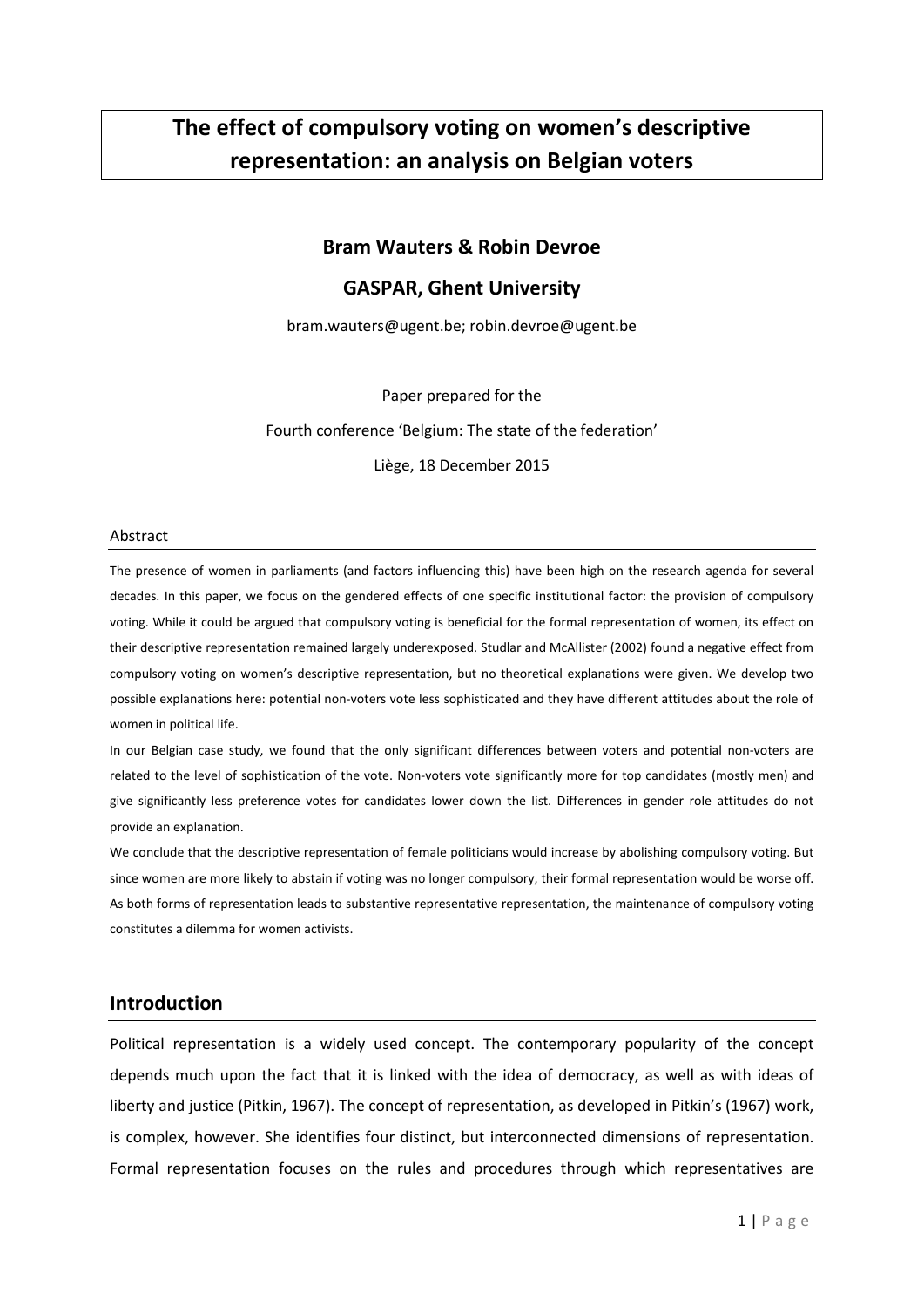chosen. Descriptive representation, or representativeness, refers to the extent to which representatives stand for the represented. Substantive representation, or responsiveness, is defined as acting in the interests of the represented in a manner responsive to them. Finally, symbolic representation refers to the feelings of the represented of being fairly and effectively represented.

In this paper, the effect of compulsory voting on women's representation will be considered for the formal and descriptive dimension.

In order to be *formally* representative, political representation must arise and be maintained through a set of procedural standards of authorization and accountability, usually by way of free and fair elections. The audience selects a representative, constrained by a set of rules in which a selection agent and a decision rule is specified. In most democratic systems, the selection agent is constituted by voters, men and women, within an electoral district (Rehfeld, 2006: 3-5). Since women are entitled to vote in western democracies, they can be considered as formally represented. The extent to which voters make effectively use of the possibility to cast a vote could, however, also be considered as a part of formal representation. Turnout might differ between groups of citizens, and constitutes as such biases in formal representation.

In terms of *descriptive* representation, a legislative assembly is said to be representative if its makeup constitutes a miniaturized model of society (Tremblay, 2007: 7). Although women form more than half the population, they constitute only a small minority of all members of parliament worldwide, just over 21 per cent (Inter-Parliamentary Union, 2014). To explain this underrepresentation, scholars refer to the supply and demand model of candidate selection (Randall, 1982). This can be understood as a sequential model of political recruitment progressing from those who are eligible to run to those who aspire to run, those who are nominated and those who are eventually elected (Krook & Schwindt-Bayer, 2013: 556). The question of voter response to women candidates has been an issue that has attracted considerable scholarly attention. Overall, the findings indicate that women are not disadvantaged by voters: they not only vote for male and female candidates at equal rates (Norris et al., 1992), but may even sometimes express a preference for women over men, controlling for other influences (Black & Erickson, 2003; Murray, 2008; Brians, 2005). The underrepresentation of women appears to be largely due to the fact that women are not equally supported by the media, by their party and by society in general to pursue votes, which is called a 'systemic bias' (Wauters et al, 2010 ; Verge & Troupel, 2011).

A growing literature (Krook & Schwindt-Bayer, 2013; Rule, 1994; Studlar & McAllister, 2002; Duverger, 1955; Caul, 1999) has emphasized the importance of institutional factors as an intervening variable for explaining the (descriptive) representation of women. In this paper, we will focus on one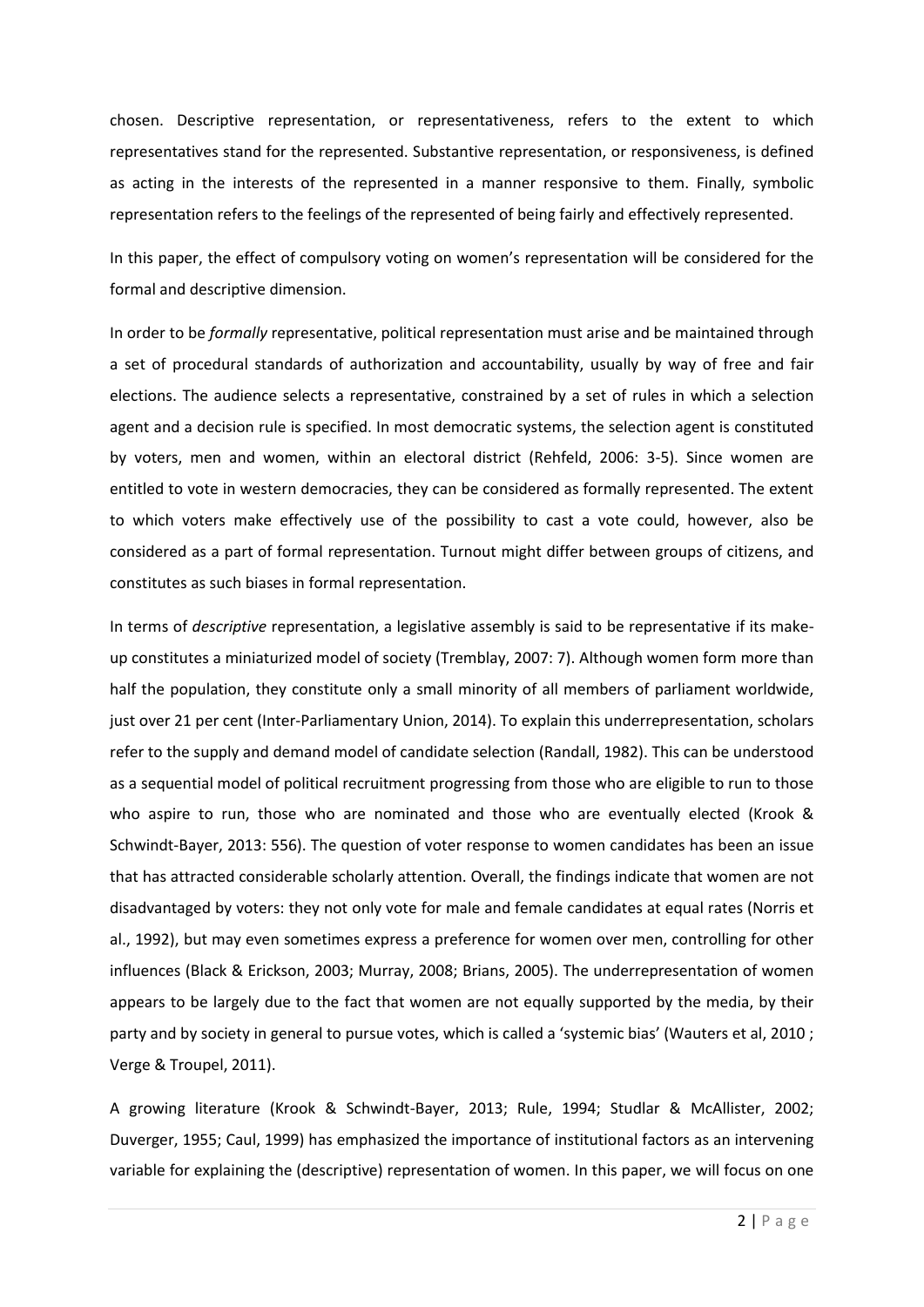specific institutional variable that is part of the electoral system: the provision of compulsory voting. While it could be argued that this provision is beneficial for the formal representation of socially disadvantaged groups (including women), its effect on the descriptive representation of women remains underexposed. In a cross-country analysis on the macro level, Studlar & McAllister (2002) found a negative effect from compulsory voting on women's descriptive representation, but no theoretical explanations for this finding were given. We will here conduct an in-depth analysis on Belgium, one of the about 30 countries using compulsory voting. By conducting a study at the individual level, we hope to gain more insight in the underlying mechanisms of the gender effects of compulsory voting. More in particular, we will investigate whether voters who no longer would vote when compulsory voting is lifted, are more or less likely to vote for women. In doing so, we hope to make a significant contribution to the existing literature on electoral systems and the factors that shape women's representation.

This paper is structured as follows: first, we situate the gender-related effects of electoral institutions. Then, we introduce compulsory voting as part of the electoral system and indicate how it could impact on the descriptive representation of women. Next, we describe the methodology and the results of the empirical analysis. We end with conclusions.

# **Electoral institutions**

According to Krook and Schwindt-Bayer, electoral institutions are "the formal and informal rules governing the electoral process" (2013: 554). Electoral institutions are critical for determining election outcomes and are an important variable affecting why women are underrepresented in legislatures. These electoral arrangements are not neutral: they are means to exclude or include groups (Rule, 1994). The electoral system has been identified as one of the most important factors explaining cross-national variations in women's representation (Studlar & McAllister, 2002).

We will now first discuss the gender effects of the electoral formula (which is a crucial part of the electoral system) and then devote attention to other aspects of the electoral system, including district magnitude and ballot structure.

There is a broad consensus in the literature (Duverger, 1955; Caul, 1999; Studlar & McAllister, 2002; Rule, 1987) that the list variant of proportional representation (PR), in which seats are allocated among lists in accordance with their respective share of the vote, is more propitious for the nomination and election of women than the plurality/majority rule, in which the largest party obtains the seat in single-member districts.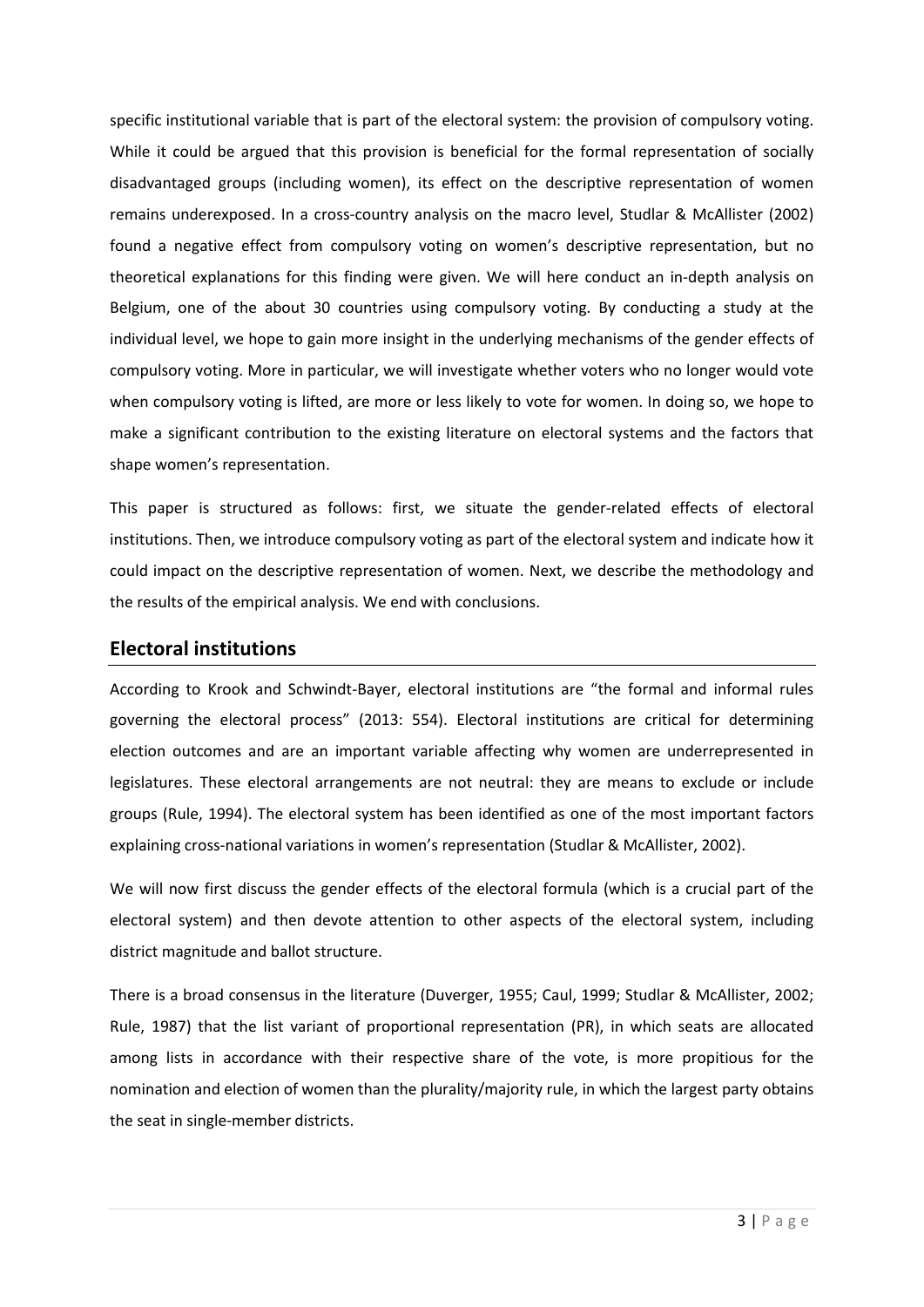Scholars have offered a number of reasons to explain why PR systems produce more women in office than majoritarian systems. The most popular explanation focuses on differences in district magnitude, i.e. the number of seats elected in a district. PR systems have, by definition, consistently higher district magnitudes (Duverger, 1955; Rule, 1987; Matland, 2005). It is thought that as district magnitude increases, election strategies change. Since contests in single-member districts are zerosum games, the party can nominate one person per district and has no chance to balance its ticket. Female candidates have to compete directly against all men, who often represent powerful intraparty constituencies and have more political experience. When district magnitude increases, the chance that a party will win several seats in the district increases, which gives more leeway to balance their tickets (Matland, 2005). This makes it easier for party officials to slate women candidates: the party may see this as essential to its appeal to (a part of ) the voters, and men do not need to be deposed for a woman to receive a spot on the party's list (Matland, 1993: 738).

Darcy, Welch and Clark (1987) point to the fact that greater district magnitude will not automatically lead to an increase in female representation. There is an interaction between district magnitude and number of parties: in systems with a large district magnitude and many parties, winning representation is just as difficult as in electoral systems with smaller magnitudes and fewer parties. If each party only expects to win one or two seats, competition for slots at the top of the party list become zero-sum games similar to those fought in single-member districts. According to Matland (1993), a party will satisfy the more powerful interest first and move on to weaker interests only afterwards. If the party has several seats at its disposal, legitimate, but weaker, interests have a higher chance to be represented. If the party has few seats, those weaker interests will not make it to parliament.

In general, we can conclude that PR systems, which have greater district and party magnitudes, are more beneficial for women's representation than majoritarian systems. There are yet other differences within PR systems. Some characteristics of PR systems stimulate women's representation more than others.

Ballot structure is one of them (Krook & Schwindt-Bayer, 2013). Systems of list PR have rules that determine which candidates fill the seats won by a list. In closed formats, voters choose only among lists, not among individual candidates. The party determines the rank-ordering of candidates, and the seats obtained by a party are allocated to the candidates according to their order on the lists. In contrast, in open formats, voters are able to influence which of the party's candidates are elected by means of personal voting, since seats are allocated to the candidates according to the number of preferential votes obtained. Finally, flexible formats give both party leaders and voters some say in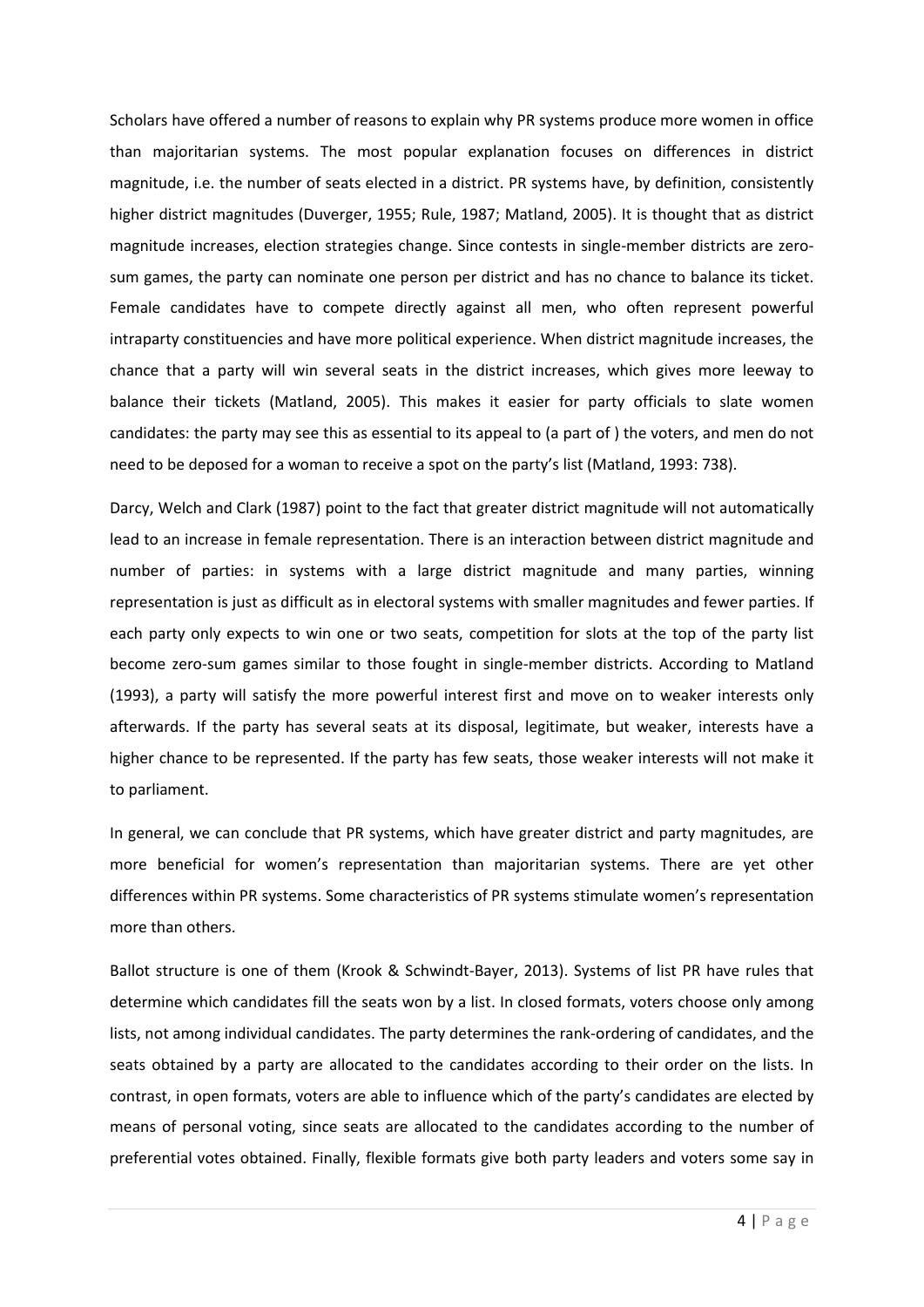the allocation of a list's seats : voters may cast ballots for certain candidates, but these preferences do not exclusively determine who fills the seats won by a list (Schmidt, 2008: 191).

The crucial question is whether it is easier to convince voters to actively vote for women candidates, or to convince party leaders to give women a prominent and safe position on the list (Matland, 2005; Wauters et al, 2010). Duverger (1955) already suggested that female candidates may be more successful under electoral rules that give voters less choice. Since the mid-1990s, the view that closed lists are more advantageous for the election of women has definitely become the most common perspective (Schmidt, 2008; Castles, 1981; Rule, 1987; Caul, 1999). This has coincided with the increasing use of gender quotas and placement mandates, i.e. requirements that female candidates be distributed in electable positions, rather than clustered at the bottom of the list (Schmidt, 2008: 193). Whereas quotas can be adopted regardless of ballot structure, placement mandates make little sense in open list or in flexible formats in which seats are primarily allocated by preferential votes.

In sum, research on the effects of electoral rules has focused on broad distinctions between PR and majoritarian systems, and has examined nuances in district magnitude and ballot structure. But it has overlooked other important parts of electoral systems that could also have gendered effects (Krook & Schwindt-Bayer, 2013: 569). Compulsory voting is such as an aspect, which will be tackled in the next section.

# **Compulsory voting**

In this paper, we want to dig deeper into the relationship between compulsory voting and women's representation. Therefore, we will first conceptualize and situate compulsory voting. Next, we will give an overview of the pros and contras of compulsory voting and third, we will develop theoretical arguments about the possible effects of compulsory voting on gender and women's representation.

# *Conceptualization*

Most democratic governments consider participating in national elections a right of citizenship. In some countries, this is considered a citizen's civic responsibility, or even a duty. In these countries, voting at elections has been made compulsory, which has been regulated in national constitutions and electoral laws. Liechtenstein (1862), Belgium (1893), Argentina (1914), Luxembourg (1919) and Australia (1924) were among the first countries in the world to introduce compulsory voting laws. Nowadays, approximately 30 countries in the world have regulations that make voting compulsory (Gratschew, 2004). Most of them are in Latin America or Western Europe, but there are also a few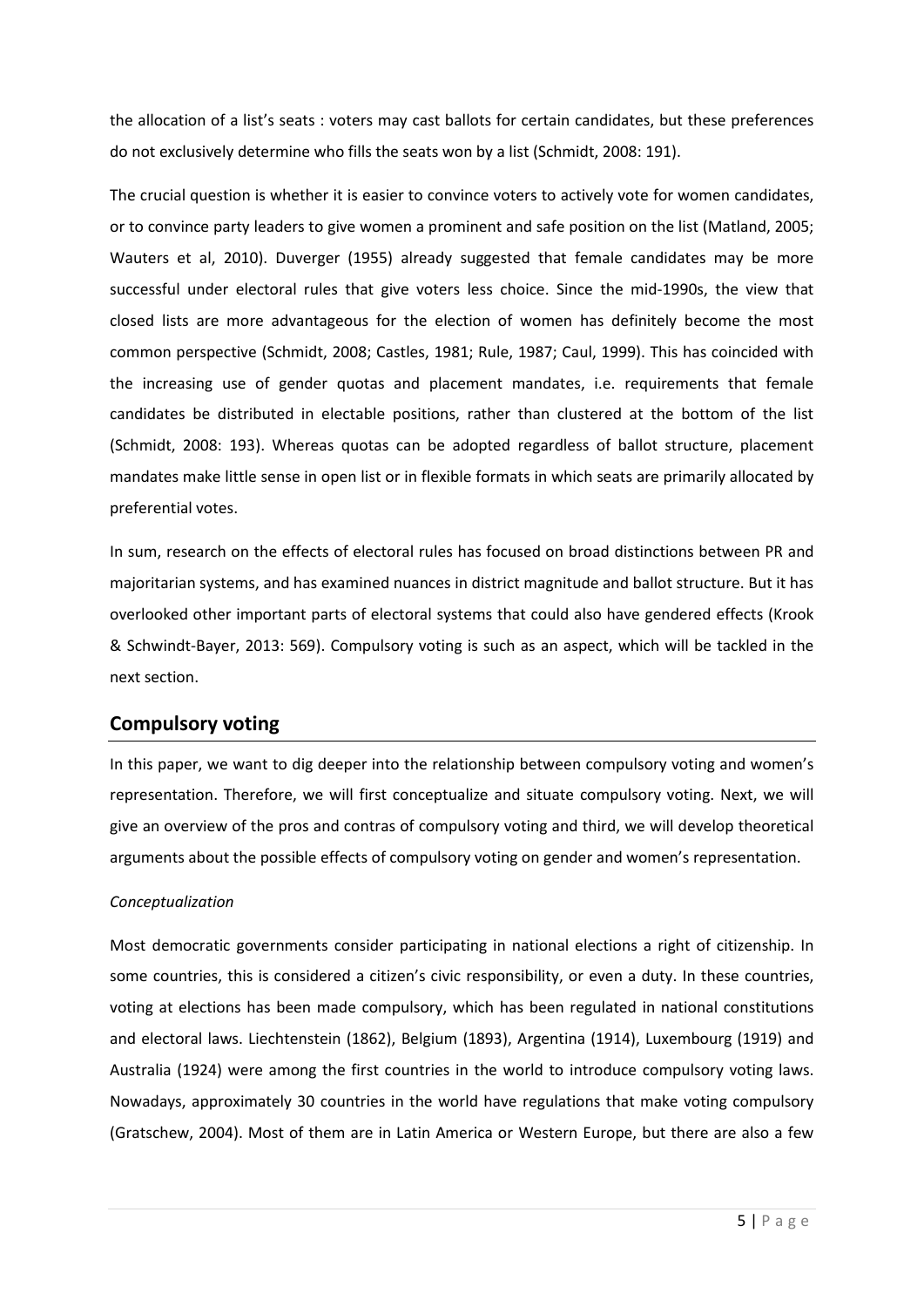cases in Asia. Examples are Argentina, Australia, Belgium, Bolivia, Brazil, Congo, Egypt, Greece, Luxembourg, Mexico, Thailand and Turkey (IDEA, 2015).

#### *Pros and contras*

Advocates of compulsory voting argue that decisions made by democratically elected governments are more legitimate when higher proportions of the population participate. This argument is often posited in societies where compulsory voting is particularly effective in making traditionally marginalized groups participate, which thus boosts their formal representation. Voting, voluntarily or otherwise, also has an educational effect upon the citizens. Moreover, democracy is often considered as government by the people. Presumably this includes all people, which reinforces the idea that it is every citizen's responsibility to elect their representatives (Gratschew, 2004).

The leading argument against compulsory voting is that it is not consistent with the freedom associated with democracy. The enforcement of the law can be seen as an infringement of the citizens' freedom associated with democratic elections. It may discourage the political education of the electorate because people forced to participate will react against the perceived source of oppression. It has also been proved that forcing the population to vote results in an increased number of invalid and blank votes compared to countries that have no compulsory voting laws (Puplick & McGuiness, 1998). Another consequence of mandatory voting is the possible high number of random votes: voters who are voting against their free will, may check off a party or a candidate at random. These voters do not care for whom they vote as long as the government is satisfied that they have fulfilled their duty (IDEA, 2015).

#### *Effects on gender*

Compulsory voting systems do not seem to affect the results of the various parties competing in an election. In a simulation for Belgian elections, Hooghe and Pelleriaux (1998) found that no party would lose more than 1.5 per cent of the vote by abolishing compulsory voting (see also: Hooghe, Quintelier & Marien, 2011; Reuchamps et al, 2015).It remains unclear, however, which gender effects can be linked with the provision of compulsory voting and turnout. As mentioned before, it is our aim to consider the effects of compulsory voting on women's representation for the formal and descriptive dimension.

As for the **formal dimension**, there is a general trend towards lower turnout figures in Western Europe, even despite provisions for compulsory voting. One of the problematic effects of this trend is that low voter turnout is usually associated with strong and persistent patterns of inequality (Verba, Schlozman & Brady, 1995). According to Lijphart (1997), in countries without compulsory voting,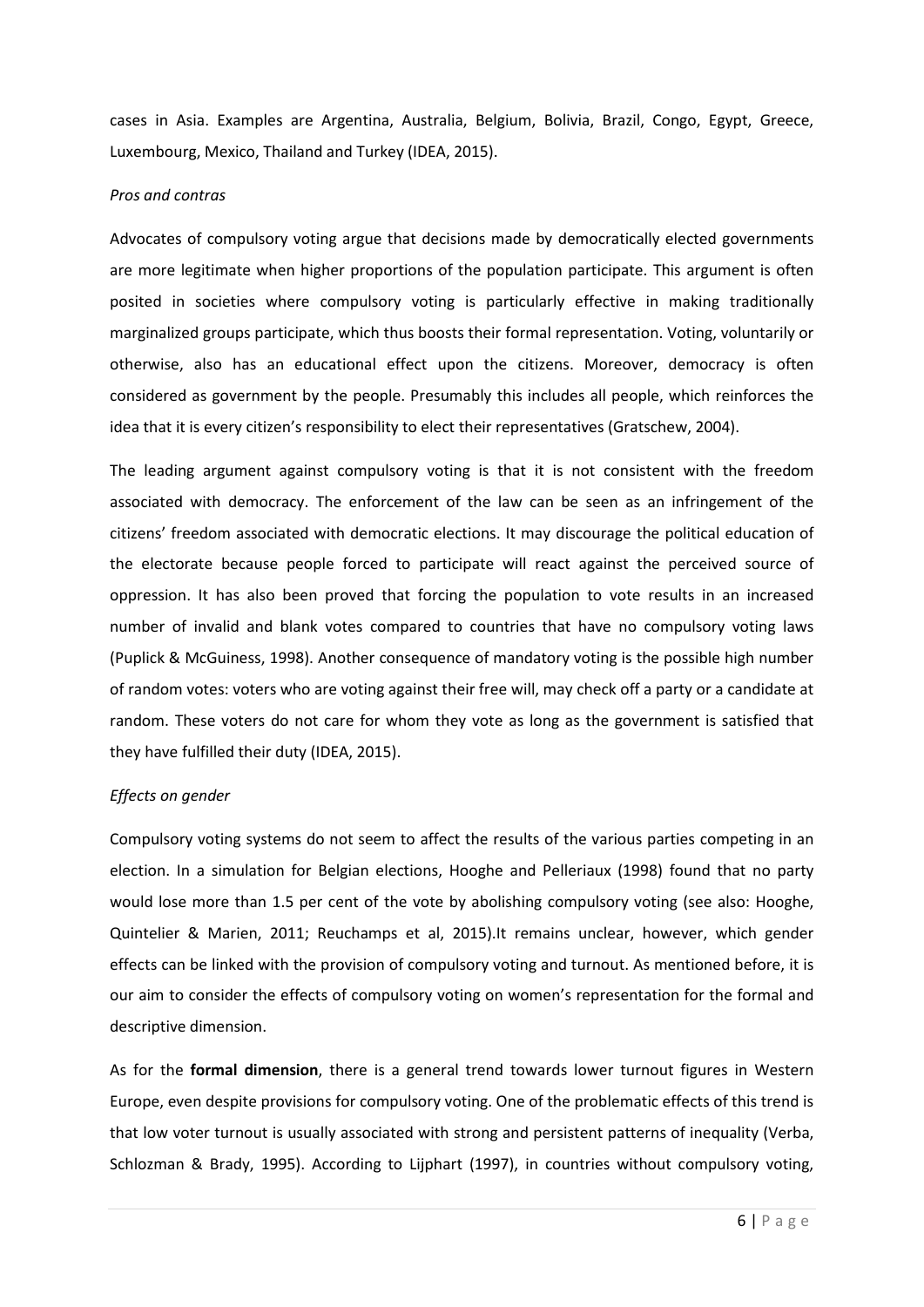more privileged citizens (those with higher incomes, greater wealth and better education) exercise their right to vote more often than less privileged citizens. Lower turnout rates are therefore expected to strengthen the social stratification of the electoral process (Kittelson, 2005), which is detrimental to the formal representation of several groups in the population. They do not have the chance (or at least a lower chance) to give a mandate to the representatives they prefer. Low turnout rates also lead to a distortion of the ideological and political preferences of the enfranchised population at large, endangering their substantive representation. As a result, some segments of the electorate become more influential in the decision-making process, which runs counter to the democratic principle of equal consideration of all interests (Verba, Schlozman & Brady, 1995 ; Martin, 2003).

When it comes to gender, which has already been extensively studied in relation to formal representation, results are mixed in terms of differences in turnout. Kittelson (2005) argues that men are more likely to participate in elections than women. Hooghe and Pelleriaux (1998) also conclude that abolishing compulsory voting would introduce considerable bias in the composition of the electorate. The willingness of women to vote is lower than that of men. According to Hooghe, Quintelier and Marien (2011) in their cross-country analysis, differences between women and men remain rather small. De Winter and Ackaert (1998) indicate, however, that women do not show up less because of their gender, but due to lower educational and professional status. According to them, if we control for other variables (like educational level and professional status), there is no longer a gender effect. Also Campbell (2006) could not find gender differences in voter turnout patterns in her analysis on the UK. In a chapter on the recent Belgian election study, Reuchamps et al (2015) offer an analysis of the individual characteristics of potential non-voters. They found that women are more likely to abstain if voting was no longer compulsory, but that this effect disappears when other variables (such as political interest and income) are added to the explanatory model.

When it comes to the **descriptive dimension**, the number of studies has been far more limited. In their comparative analysis of women's legislative representation since 1950, Studlar & McAllister (2002) point to the fact that there are two important factors in influencing the proportion of female elected representatives: the electoral system and the level of turnout. They analyze female representation for 20 industrialized democracies over a period of half a century (from 1950 to 2000). They contend that turnout and voter registration are differentially located among social groups, as a consequence of differences in political interest and political involvement. According to them, this could have an influence on women's representation. Their reasoning is that the higher the turnout (either stimulated by compulsory voting or not), the more diverse the voters, and the higher the share of elected women. Contrary to their expectations, Studlar and McAllister (2002) found that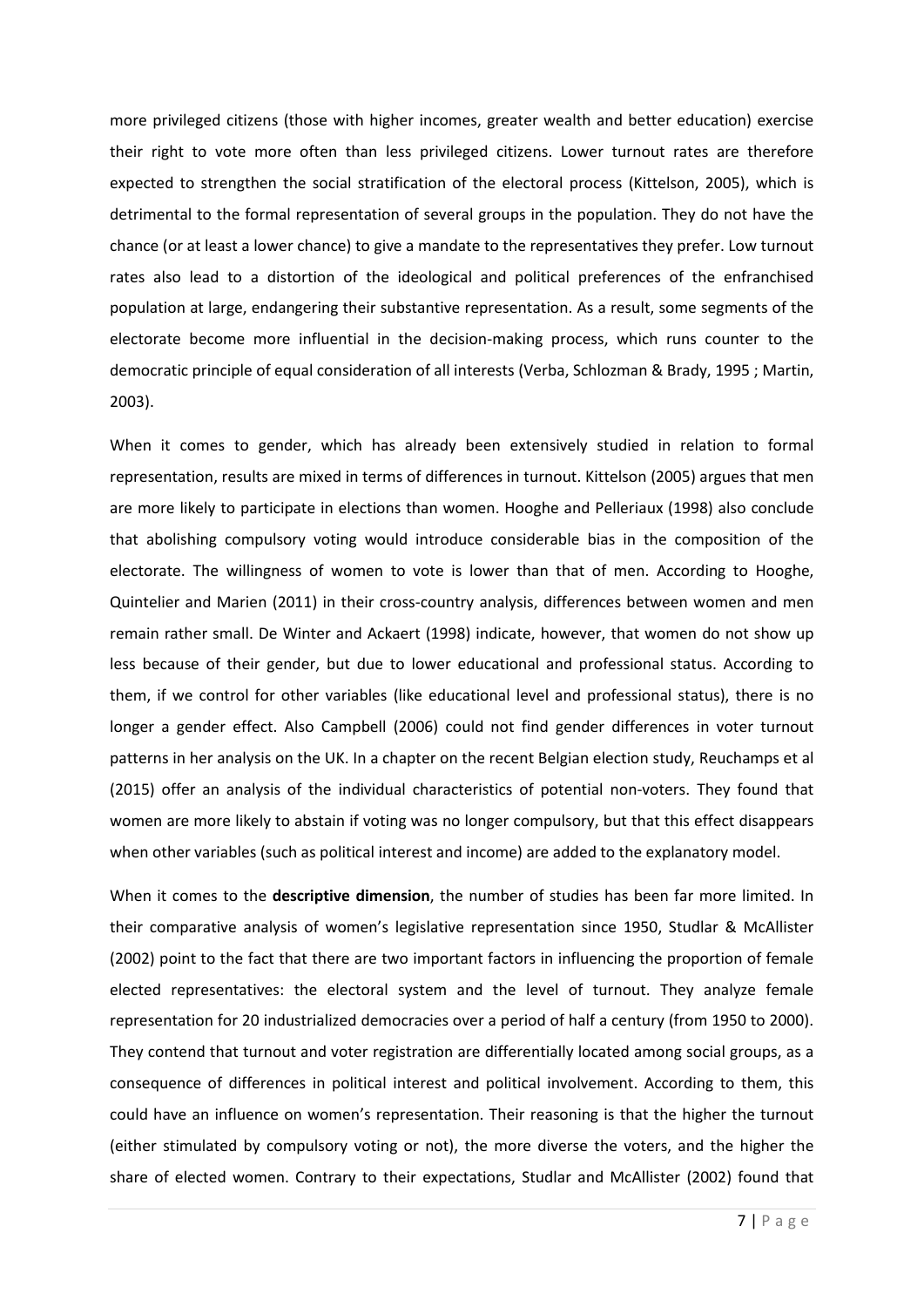compulsory voting had a negative effect on women's representation, with each percentage increase in turnout reducing women's representation by 0.14 per cent. Compulsory voting systems reduced women's representation even by about 3.5 per cent. The authors did not provide any explanation for this unexpected outcome, however. It is our aim to search for these explanations and to consider their actual role in influencing women's descriptive representation. To that end, we develop two theoretical explanations in the next section.

# **Explaining the effects of compulsory voting on descriptive representation**

The fact that compulsory voting systems are linked with lower levels of women's descriptive representation can be due to different effects. Since no explanations have been provided by other scholars so far, it is our intention to broaden this understanding. The explanations for why potential non-voters would vote significantly less for women can be divided into two broad categories. First, potential non-voters are thought to vote in a less sophisticated manner and, second, they are considered as being less convinced of the importance of political participation by women.

First, Reuchamps et al (2015) found a strong link between potential absenteeism and political interest. Those who are not interested in politics, will not participate in elections. The provision of compulsory voting forces also voters with low interest in politics to vote. This has several consequences on voting behavior.

The most extreme consequence is, what Reuchamps et al (2015) and IDEA (2015) suggest: compulsory voting leads to arbitrary votes, as it forces electors who would otherwise abstain to cast *any* vote. Potential non-voters check off a candidate at random.

But consequences could also be more subtle, in the sense that voters with low levels of political interest will make fewer use of preferential voting, when forced to vote. According to the resource model (Marsh, 1985), casting a preference vote is more demanding on the part of voters, since this requires to learn about candidates and compare them (Shugart et al 2005). Since potential nonvoters are less politically interested, they are less likely to make the effort to cast a preference vote. André et al (2012), using data from the Belgian 2009 regional elections, indeed come to the conclusion that a higher degree of political interest and resources is more likely to be translated into candidate-based voting. Preferential voting in general, and specifically for women (who often take positions lower down the list), can thus be considered as sophisticated electoral behavior that requires skills and attitudes (Mariën et al, forthcoming).

Another effect is that potential non-voters vote more for incumbents, i.e. existing holders of a political office. Incumbents have structural advantages over non-incumbents during elections: they often have more name recognition because of their previous work in the office and they have easier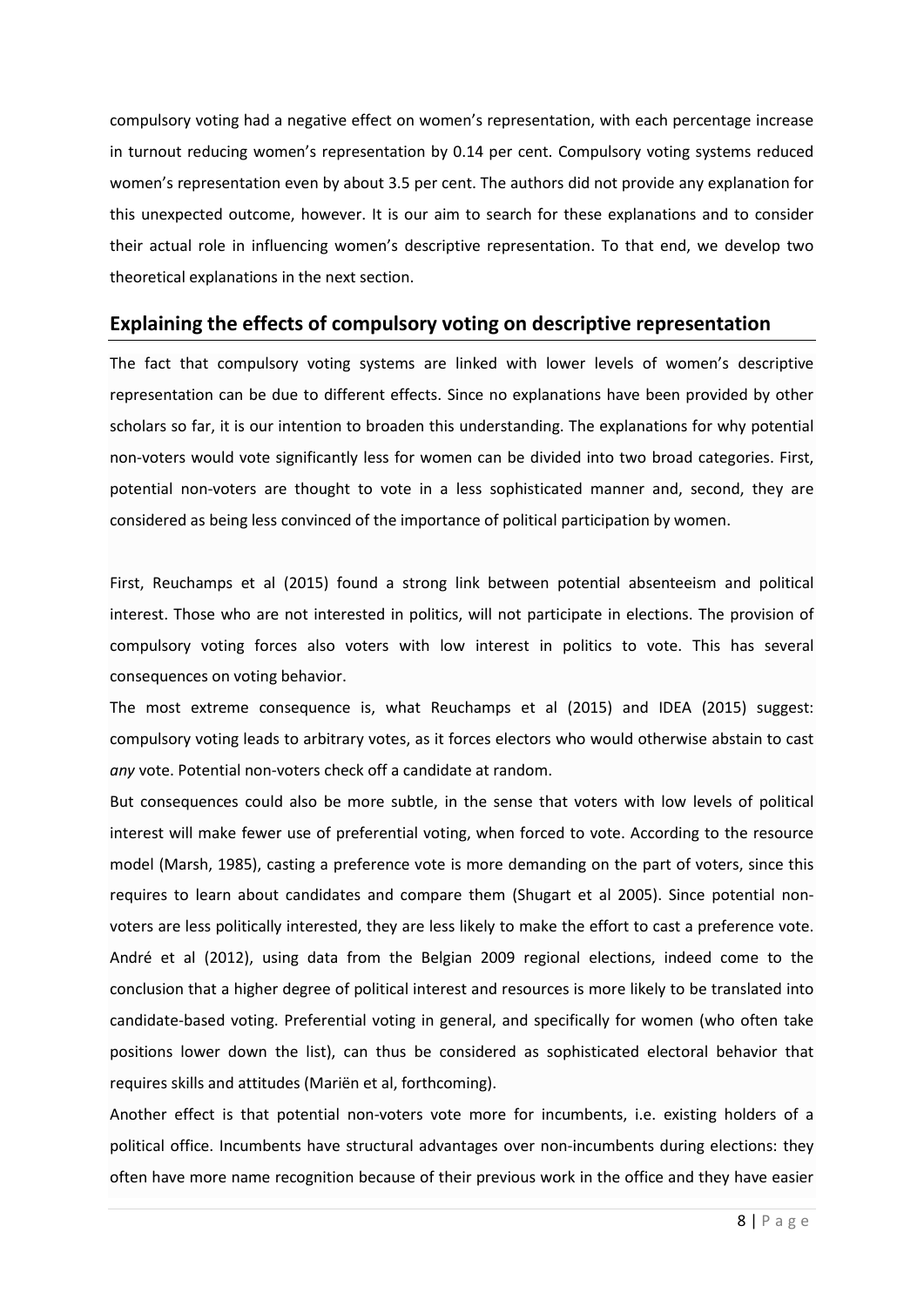access to campaign finance (Boundless, 2015). Related is the advantage enjoyed by the head of list. Maddens et al (2006) indicate that candidates in prominent positions on the ballot form draw automatically more votes, even when other factors are controlled for. This effect can be labelled Ballot Position Effect (Maddens et al, 2006; Geys and Heyndels, 2003; Lutz, 2010). In Belgian elections, the most favorable positions are those at the top and the bottom of the list of main candidates. Female candidates used to be underrepresented at the top of the list. For that reason, the revised quota law required that in 2003 elections at least one of the three top places on the list should be reserved for a woman. Parties initially complied in a minimalistic way with the quota regulations concerning the top positions, but recently progress has been made (Wauters et al, 2014). At the most recent elections of 2014, about 29 per cent of all heads of lists were women (Smulders et al, 2014). This means that most women continue to occupy less attractive places on the list. Male party elites are often reluctant to lose their power position and while they agree to introduce quota regulations, they are often mitigating these regulations in practice (Dahlerup, 2007).

The ranking of candidates on the list is determined by the party. Women still face a major barrier in the attitudes of selectors and do not make it to the top of the ballot. Rasmussen (1983) points to the fact that party selectors and other supporters hold sex role stereotypes which reinforce images of women in traditional roles, and thereby undermine the qualities and experience which women bring to public life. These attitudes may be particularly influential in preventing women from being selected to fight contests at the top. The crucial point is thus that political parties have the power to compensate for the skewed nature of their pool of aspirants through the use of party rules, but that they are often reluctant to do this.

In sum, one major explanation is that potential non-voters do not seem to deliberately vote less for women, but vote less sophisticated (more list, head of list and incumbency voting), which is a disadvantage for women, because often they are not on top of the ballot and have less political experience.

Secondly, we can point to differences in voter attitudes about the role of women in political life (Jennings, 2006 ; Bittner et al., 2010), which is also sometimes called 'gender ideology' (Shvedova, 2005; Erzeel & Caluwaerts, 2015) or 'gender role attitudes' (Brooks & Bolzendahl, 2004). This concept refers to opinions of individual voters about the role of men and women in society. This role could encompass several spheres, including family life, the workplace and the political sphere (Brooks & Bolzendahl, 2004 ; Bittner et al, 2010). We focus here on attitudes about the role of women in politics. These have to be discerned from gender consciousness, which refers to self-identification,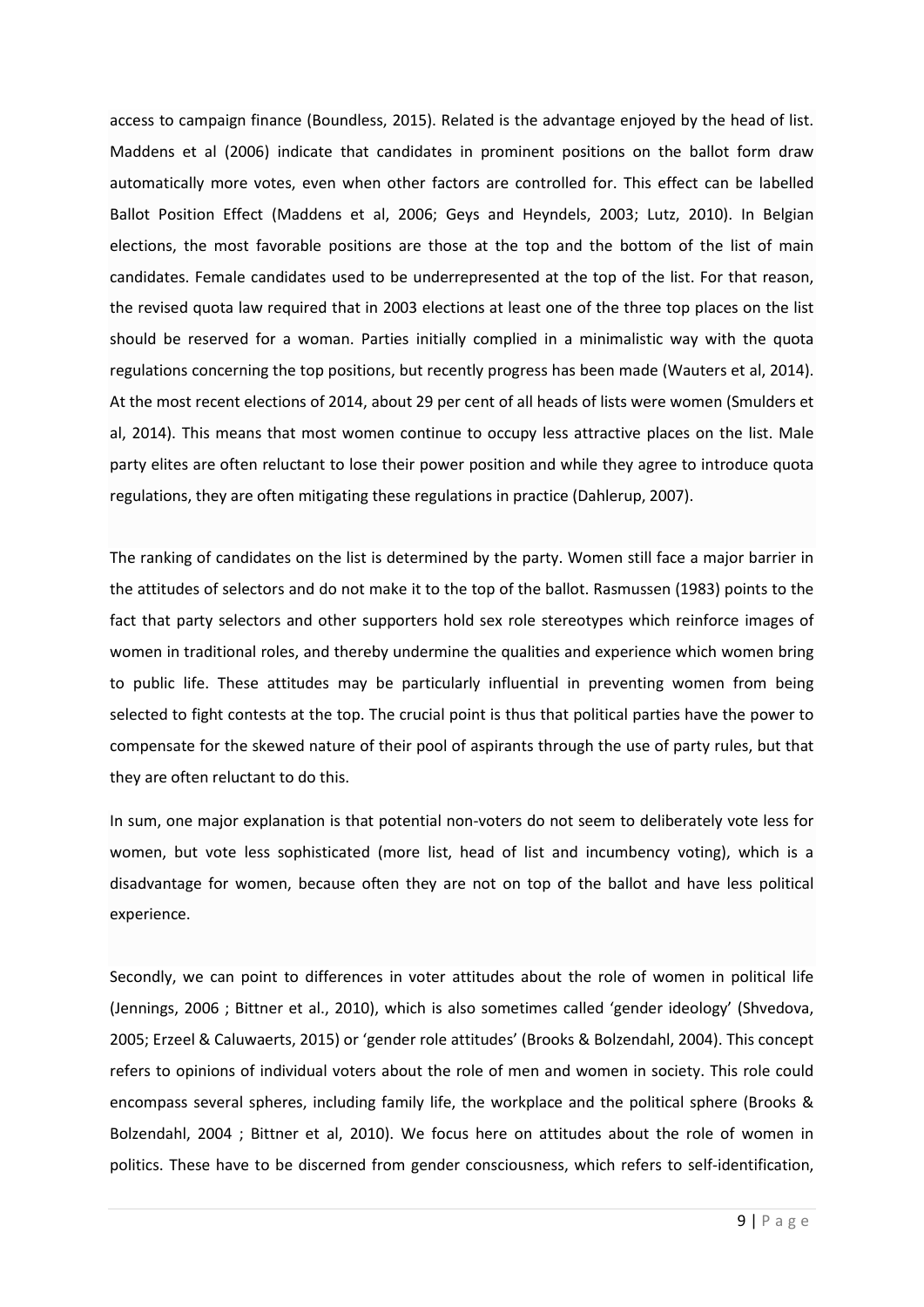and from feminist attitudes, which refer to very specific attitudes mostly also including actions to overcome negative situations (Erzeel & Caluwaerts, 2015). Although over time clear progress has been made, not all voters are equally convinced about the extent that women should play a prominent role in politics (Jennings, 2006).

The limited number of studies that have focused on the link between 'political gender ideology' and voting behavior come to the conclusion that there is a significant effect from the former on the latter (Goodyear-Grant & Croskill, 2011 ; Erzeel & Caluwaerts, 2015). Voters more open to women taking up a prominent political role, are more likely to vote for women. This finding points us to the importance of considering gender role attitudes in explaining voting behavior for women.

As indicated above, not all individuals hold the same gender role attitudes. Several factors could be held accountable for differences in these role attitudes, both over time and between individuals at one particular moment (Brooks & Bolzendahl, 2004 ; Jennings, 2006). For our comparison between voters and non-voters at the present time, the exposure hypothesis put forward by Jennings (2006) is especially relevant. This hypothesis posits that differences in the role conceptions about women in politics could be explained by differences in exposure to practices of gender equality and to discussions about political underrepresentation of women. Exposure is, as Jennings notes, driven by media content, social movements and interpersonal relations. This is especially relevant for women politicians, who in general receive less media attention than their male counterparts (Kahn, 1994 ; Wauters et al, 2010). In sum, knowledgeable voters, who have been intensively exposed to prominent female politicians and to discussions about women's political underrepresentation, are more likely to be receptive to gender equality in the political sphere.

This line of reasoning corresponds with the approach of Bittner et al (2010), who include a related variable, i.e. political sophistication, as explanatory variable in their analysis of gender role attitudes. Political sophistication is linked to other concepts, such as political knowledge (used by Bitter et al (2010) to operationalize political sophistication) and political interest. At the same time, these concepts traditionally have a large impact on the decision whether or not to cast a vote (e.g. Reuchamps et al, 2015).

Taken together, voters who are less politically interested, have a higher chance to stay at home when compulsory voting is lifted, and as they tend to be less open to women in politics, they are less likely to vote for women. Therefore, when these low interested voters are forced to vote by the provision of compulsory voting, women candidates will be worse off, we hypothesize.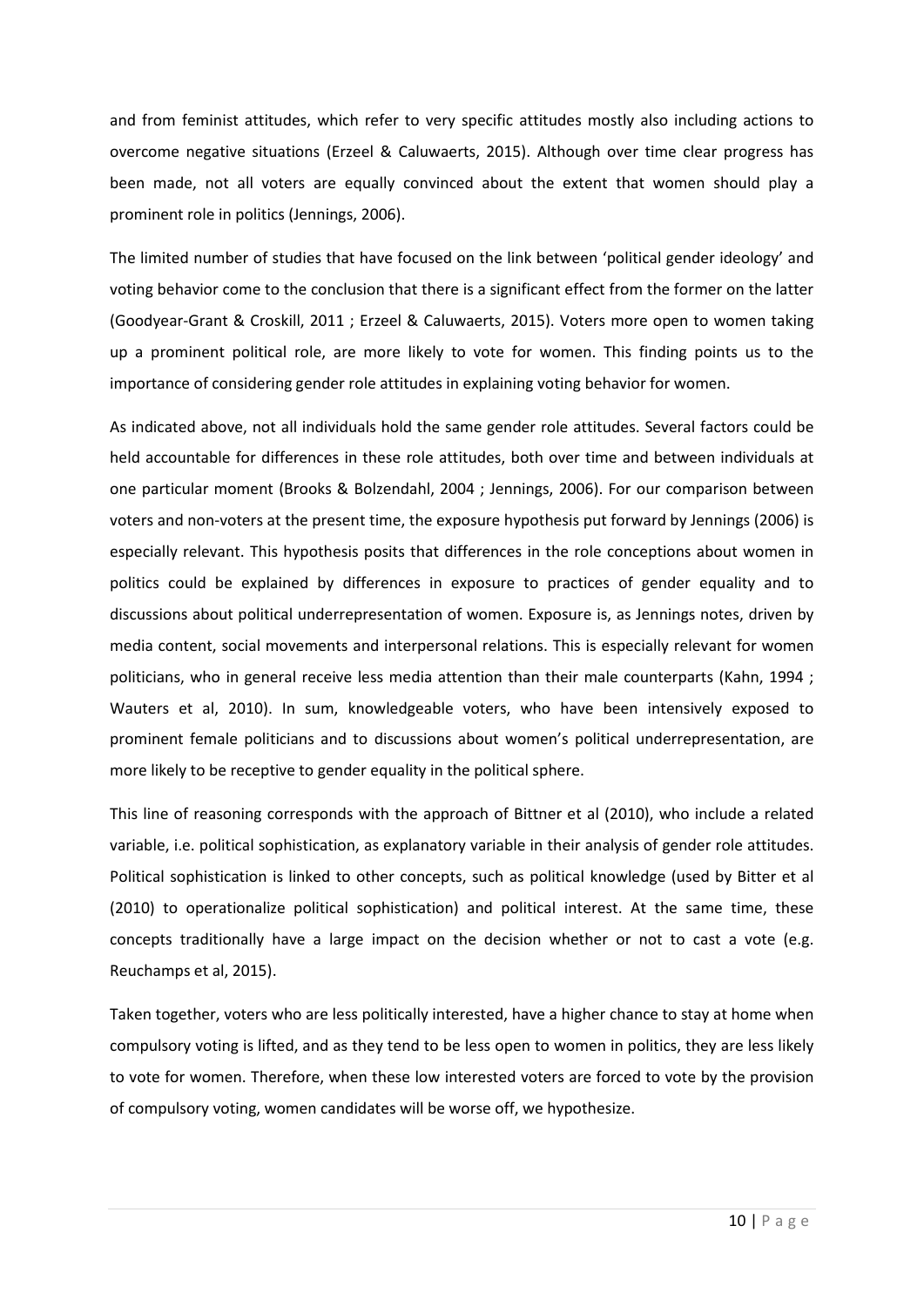# **Research design & method**

In this section, we first give some background information about the Belgian case, and then describe the survey data we use and the variables that will play a center role in the empirical analysis.

We start by discussing compulsory voting, the electoral system and the quota regulation in Belgium. Belgium is one of the few countries in the world in which a generalized system of mandatory voting still exists. The current Belgian system of compulsory voting leads to a turnout of about 89 per cent which is far above average turnouts in other countries. Despite the fact that voting is compulsory in Belgium, the number of people that do not vote is rising, but only very slowly. It becomes increasingly unfeasible to enforce the legal obligation to vote. The judicial system is already overburdened, and it gives little priority to the prosecution of non-voters (Hooghe & Pelleriaux, 1998: 420).

Belgium has a PR electoral system with flexible lists: a Belgian voter has the choice between casting a preferential vote for one or more candidates (on a single party list) and casting a list vote. Candidates receiving sufficient preferential votes to pass the election threshold are automatically elected. The other candidates can reach the threshold by making use of the list votes. These list votes are distributed to candidates according to their order on the list, offering a substantial advantage to candidates at the top of the list. Seats are thus mainly awarded to candidates in the order in which they appear on the list.

Legislation concerning the presence of women on candidate lists has been introduced in Belgium for several years. In 1994 a first quota law, which stated that maximum two thirds of the candidates of a list could be of the same sex, was introduced. In 2002, this was changed into the requirement of an equal number of men and women (with a maximum difference of one in case of an odd number of candidates) on the list. In addition, one of the two highest positions on the list is reserved for a women candidate. This quota legislation has led to substantial increase of women MPs (Wauters et al, 2014).

For our empirical analysis, we make use of data of the PartiRep Election Study, which is an electoral panel survey held before (pre-electoral wave) and after (post-electoral wave) the European, federal and regional elections of 2014 in Belgium (see: www.partirep.eu). We focus in this paper on the federal (or national) elections, which are generally perceived as the most important ones (Dandoy et al, 2015). In the pre-electoral wave, based on a stratified sample of eligible voters in two main Belgian regions (Flanders and Wallonia), face-to-face CAPI interviews were conducted among 2,019 respondents (response rate of 45 per cent). The same respondents were contacted again for the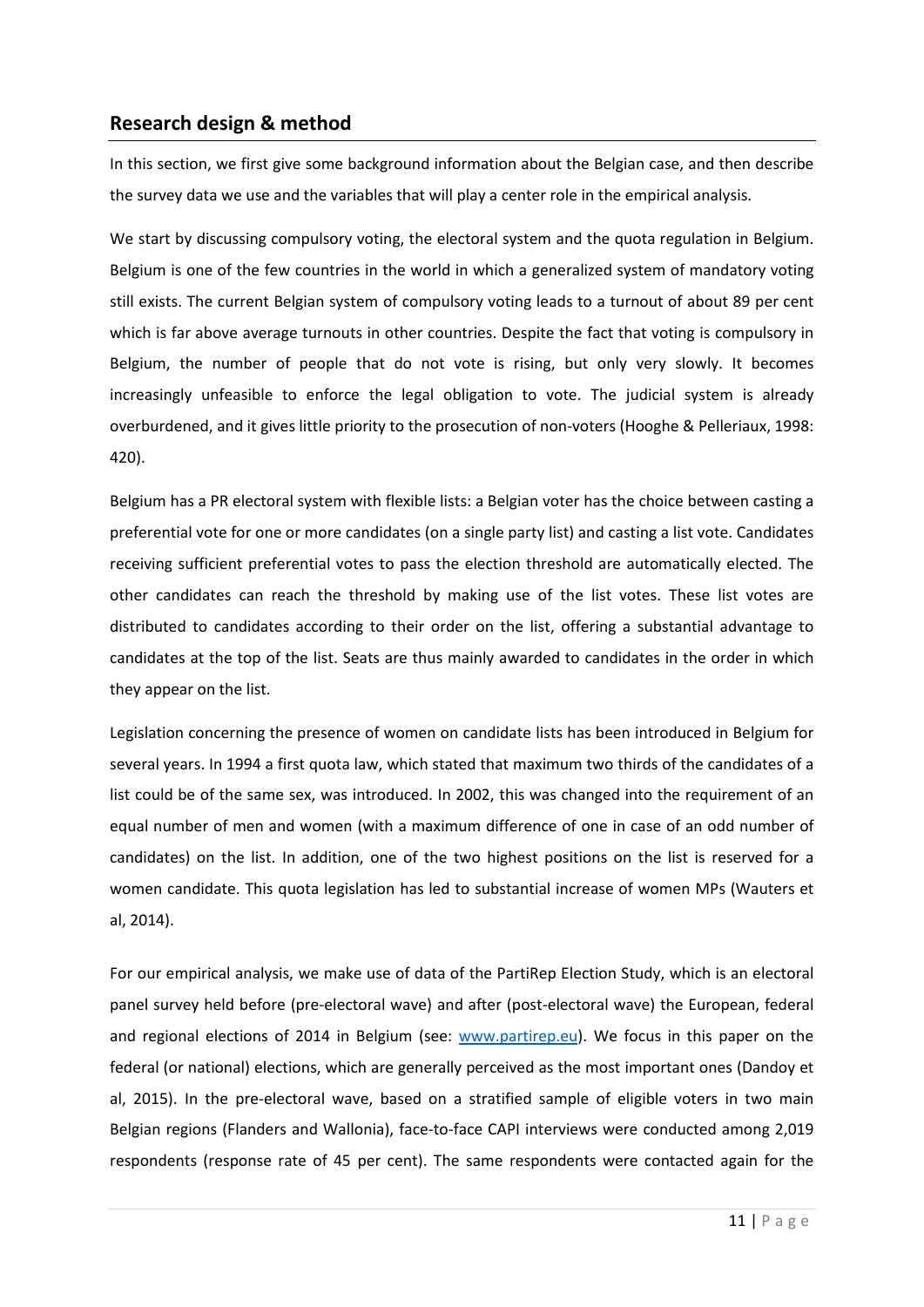post-electoral wave shortly after Election Day in which telephone CATI interviews were used. This yielded 1,532 respondents (response rate of 76 per cent). Respondents were also asked to return a self-administered mock-ballot on which they had to cast exactly the same (preference) votes as on their real voting ballot. This innovative method was previously used in the Irish National Election Studies (McElroy and Marsh 2010) and in a study on Belgian local elections (Pilet et al, 2013). This methodology is particularly useful in an open list system with a high number of preference votes, as it allows to obtain detailed information on the kind of preferential votes.

As for the variable about compulsory voting, respondents were asked "If voting was not compulsory in Belgium, would you always; often; sometimes or never vote for the Belgian federal elections?". These four different categories were recoded into 2 categories: always (1), and often, sometimes or never (2). We follow here the same categorization as Reuchamps et al (2015).

Table 1. Answers on the question whether respondent would still vote when compulsory voting would be abolished (N = 1628)

| Type      | <b>Answer</b> |     | %    |
|-----------|---------------|-----|------|
| Voter     | Always        | 796 | 48,9 |
| Non-voter | Often         | 224 | 13,8 |
|           | Sometimes     | 182 | 11,2 |
|           | <b>Never</b>  | 425 | 26,1 |

Results indicate that a small majority, 51 per cent, say that they would no longer vote. In comparison with a previous Belgian election study (1991), we notice a rise in the proportion of people that would no longer vote (Hooghe & Pelleriaux, 1998). For sake of clarity, we will call those who will always vote 'voters', while the others will be labelled as 'non-voters'.

Belgium has a flexible list PR-system, which means that voters can use their preference votes in various ways. They can choose to cast none, one or multiple preference votes on candidates of one or both sex(es) within one party list (see also Mariën et al, forthcoming). Given that the first position on the list is a highly visible position, it is interesting to distinguish between casting one preference vote on the first candidate of the list and casting a preference vote for another candidate lower down the list. These options result in a variable with seven categories: voting for only women including the options: (1) casting one preference vote on the first candidate on the list (2) voting for one woman - not the first candidate on the list, (3) voting for multiple women; and voting for only men including the options: (4) casting one preference vote on the first candidate on the list, (5)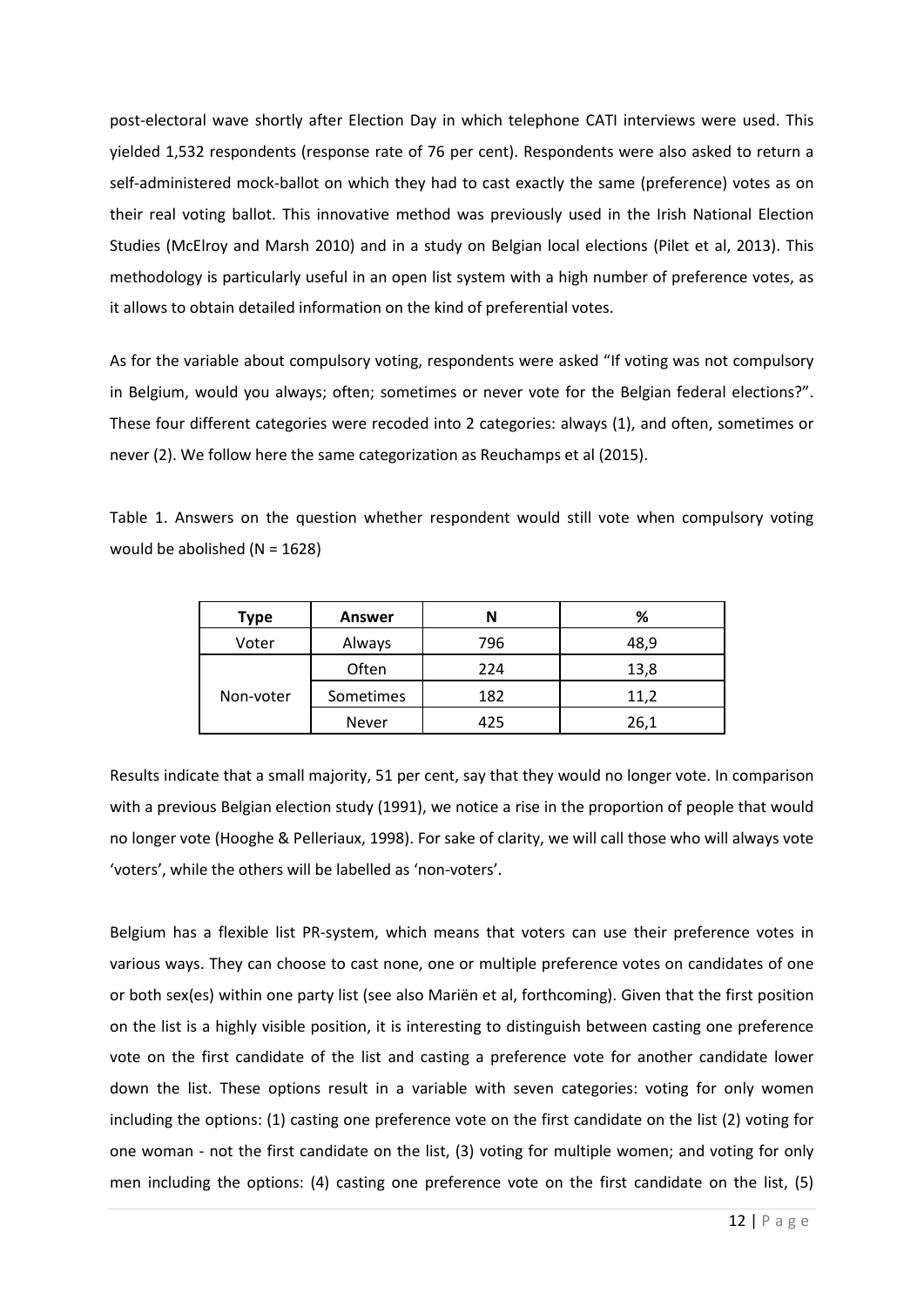voting for one man, not the first candidate on the list, (6) voting for multiple men; and finally (7) voting on both men and women. This will allow us to sketch a rich and multi-faceted picture of voting for women in Belgium, taking into account the complexity of this voting behavior.

The attitude about women's role in political life was measured by two items in the questionnaire on which respondents could strongly agree, agree, agree nor disagree, disagree or strongly disagree. The first item was about an equal division of political responsibilities between men and women, the second one was about the need to have an equal number of men and women represented in parliament.<sup>1</sup>

# **Results**

This section is divided into two parts: in the first part, we describe differences in voting for women between voters and non-voters. In the second part, we will test the two theoretical explanations by looking at the complexity of voting behavior and support for a political role for women.

## *Descriptive part*

We start with the descriptive analysis. Two findings immediately strike the eye when looking at differences in the kind of vote between voters and non-voters (i.e. voters who would no longer vote if compulsory voting would be lifted) (see Table 2).

First, the percentage of list voters is significantly higher among non-voters compared to voters: 57 per cent versus 47 per cent. As list votes are transferred according to the list order and women only take 29 per cent of top positions on the list (Smulders et al, 2014), a high share of list votes is detrimental for women candidates.

| Answer                 | <b>Voter (N=613)</b> | Non-voter ( $N = 531$ ) | Significance |  |
|------------------------|----------------------|-------------------------|--------------|--|
|                        | %                    | %                       |              |  |
| List vote              | 47,6                 | 57,3                    | 0,001        |  |
| Preference vote        | 52,4                 | 42,8                    |              |  |
| For at least one woman | 25,9                 | 16,4                    | 0,019        |  |
| For no woman           | 23,3                 | 22,6                    |              |  |
| Unknown                | 3,1                  | 3,8                     |              |  |

Table 2: Kind of vote for voters and non-voters (list vote versus preference vote)

 $1$  Other gender-related items were included in the questionnaire, but as they were mainly about the appropriateness of the use of instruments to overcome underrepresentation (such as quota, penalties for parties or companies, and gender neutral education), they are not used in this analysis.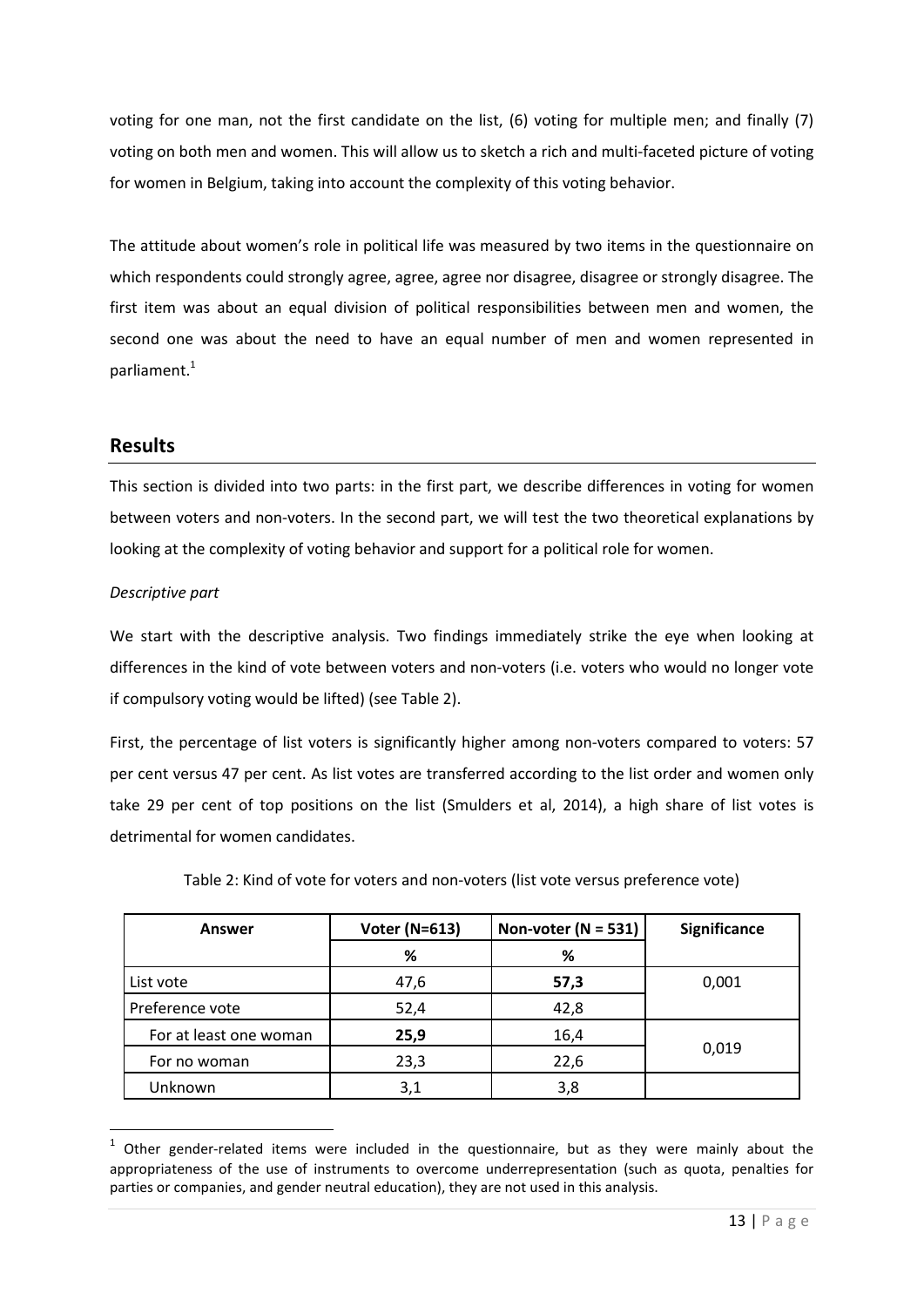Secondly, the percentage of voters casting at least one vote for a woman candidate is with almost 26 per cent among voters significantly higher than among non-voters where only 16 per cent of them voted for at least one woman. This means that female politicians would have a greater voter share when the votes of non-voters would not be taken into account.

Taken together, non-voters do not only cast fewer preference votes, they do also vote less often for women candidates when casting a preference vote. These two findings indicate that female politicians would gain by abolishing compulsory voting. Or, in other words, compulsory voting has a negative effect on the descriptive representation of women. This finding is in line with results of Studlar and McAllister (2002).

### *Explanatory part*

We divided the explanations for why non-voters vote significantly less for women into two broad categories. It could be that they do not vote for women because their votes are less 'sophisticated' (by following the closed lists presented by party elites). Another possible explanation is that nonvoters are less convinced of the quality of women in politics and that they hold sex role stereotypes which reinforce images of women in traditional roles, thereby undermining the qualities and experience which women bring to public life.

For the first explanation, we already demonstrated in Table 2 that non-voters prefer list voting over preference voting. But we will dig deeper and investigate the kind of preference vote more into detail. We looked more in particular at whether a vote was casted for the candidate at the top of the ballot, a vote for another candidate on the list, a vote for more than one candidate on the list, and whether a candidate's gender makes a difference in these kind of votes.

| Voted for               | Voter ( $N = 321$ ) | Non-voter ( $N = 227$ ) | <b>Significance</b> |  |  |
|-------------------------|---------------------|-------------------------|---------------------|--|--|
|                         | %                   | %                       |                     |  |  |
| 1 woman as head of list | 6,0                 | 9,7                     | (ns)                |  |  |
| 1 man as head of list   | 26,5                | 37,9                    | 0,007               |  |  |
| 1 woman lower on list   | 13,6                | 9,7                     | (ns)                |  |  |
| 1 man lower on list     | 11,4                | 14,1                    | (ns)                |  |  |
| several women           | 5,3                 | 2,9                     | (ns)                |  |  |
| several men             | 9,9                 | 5,3                     | 0,060               |  |  |
| several men and women   | 27,8                | 20,3                    | 0,053               |  |  |

Table 3: Kind of vote for voters and non-voters (kind of preference vote)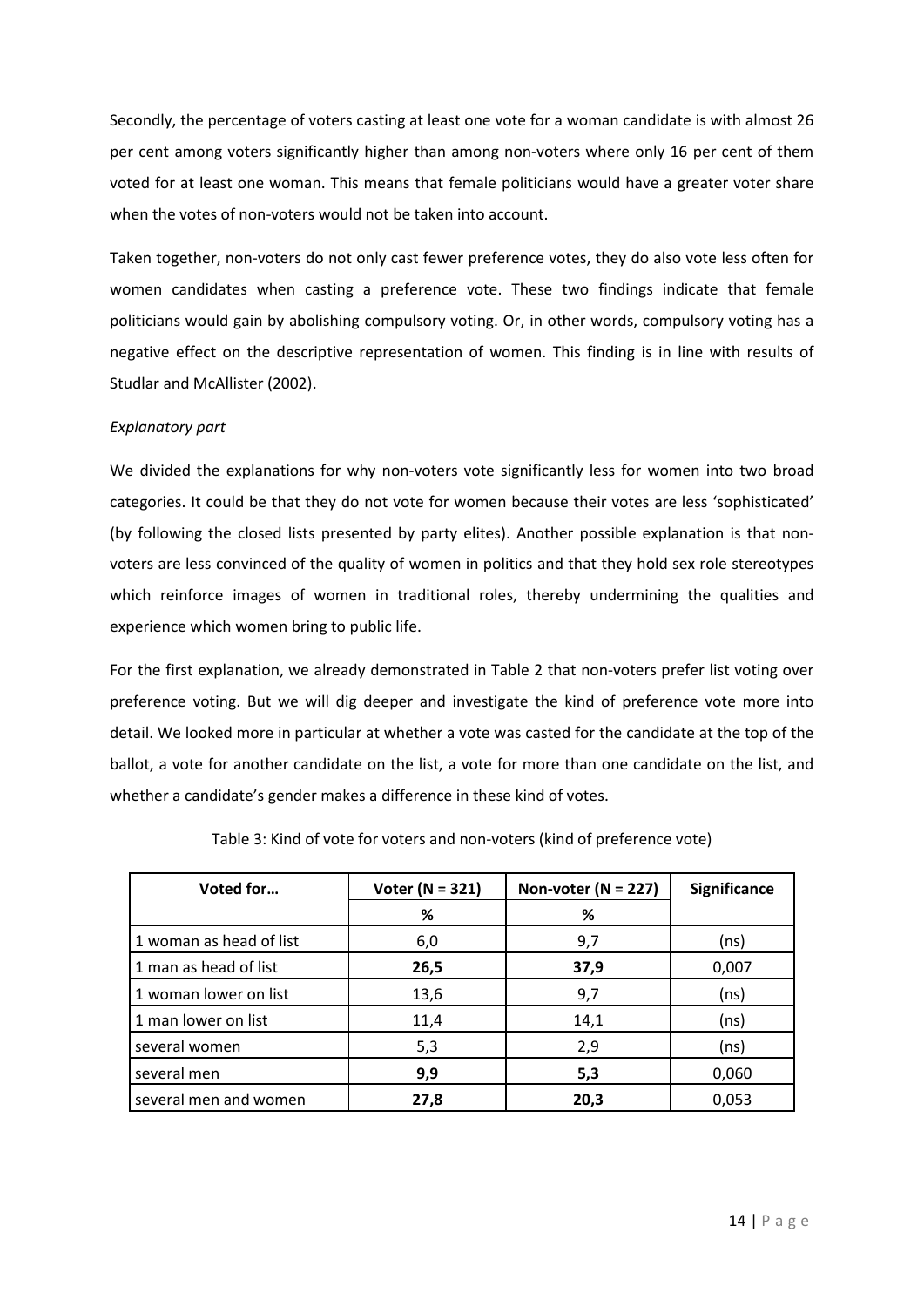Results in Table 3 indicate that the only significant differences between voters and non-voters lie in the following three types of voting behavior: non-voters vote significantly more for male top candidates and give significantly less preference votes for several men, and for several men and women together. This is a clear confirmation of the 'less sophisticated vote' thesis. Non-voters have a clear preference for votes that do not require much effort and knowledge. We already saw in Table 2 that they prefer list votes. When casting a preference vote, it becomes apparent from Table 3 that they often only vote for the head of list: 37 per cent of the non-voters do so when a man 'pulls' the list and 9 per cent when a woman is head of list.

Votes that suppose more in-depth knowledge about candidates, such as voting for several candidates, are only seldom casted by non-voters: almost 3 per cent votes for several women, 5 per cent votes for several men and 20 per cent votes for several men and women. Together less than 30 per cent of the non-voters who cast a preference vote, indicates a preference for more than one candidate. To compare: for voters, the same percentage is above 40 per cent.

It is furthermore very noticeable that there are no significant differences on whether or not to vote for female heads of lists, whether or not to vote for one woman and whether or not to vote for more than one woman. This points us to the fact that non-voters do not appear to have a negative bias towards women candidates, but that their less frequent vote for women is caused by the fact that this kind of voters does not really 'choose' candidates, but follows the figure heads (mostly men) put forward by the party.

Now, we move towards the second explanation, i.e. non-voters are less supportive towards a political role for women. We analyze whether there are differences in opinion between voters and non-voters concerning two statements.

|           | Women and men should be given equal responsibilities in politics ( $N = 1621$ )                |                    |                            |  |
|-----------|------------------------------------------------------------------------------------------------|--------------------|----------------------------|--|
|           | (Strongly) agree                                                                               | Agree nor disagree | <b>Strongly (disagree)</b> |  |
| Voter     | 89,4                                                                                           | 7,6                | 3,0                        |  |
| Non-voter | 88,3                                                                                           | 7,7                | 3,5                        |  |
|           | $Chi^2 = 0,899$ (not significant)                                                              |                    |                            |  |
|           | It is important that there is an equal number of men and women in<br>parliament ( $N = 1617$ ) |                    |                            |  |
|           | (Strongly) agree                                                                               | Agree nor disagree | <b>Strongly (disagree)</b> |  |
| Voter     | 46,6                                                                                           | 24,1               | 29,3                       |  |
| Non-voter | 43,0                                                                                           | 30,3               | 26,7                       |  |
|           | $Chi^2 = 7,922$ (p = 0,019)                                                                    |                    |                            |  |

Table 4: Support for a political role for women (row percentages)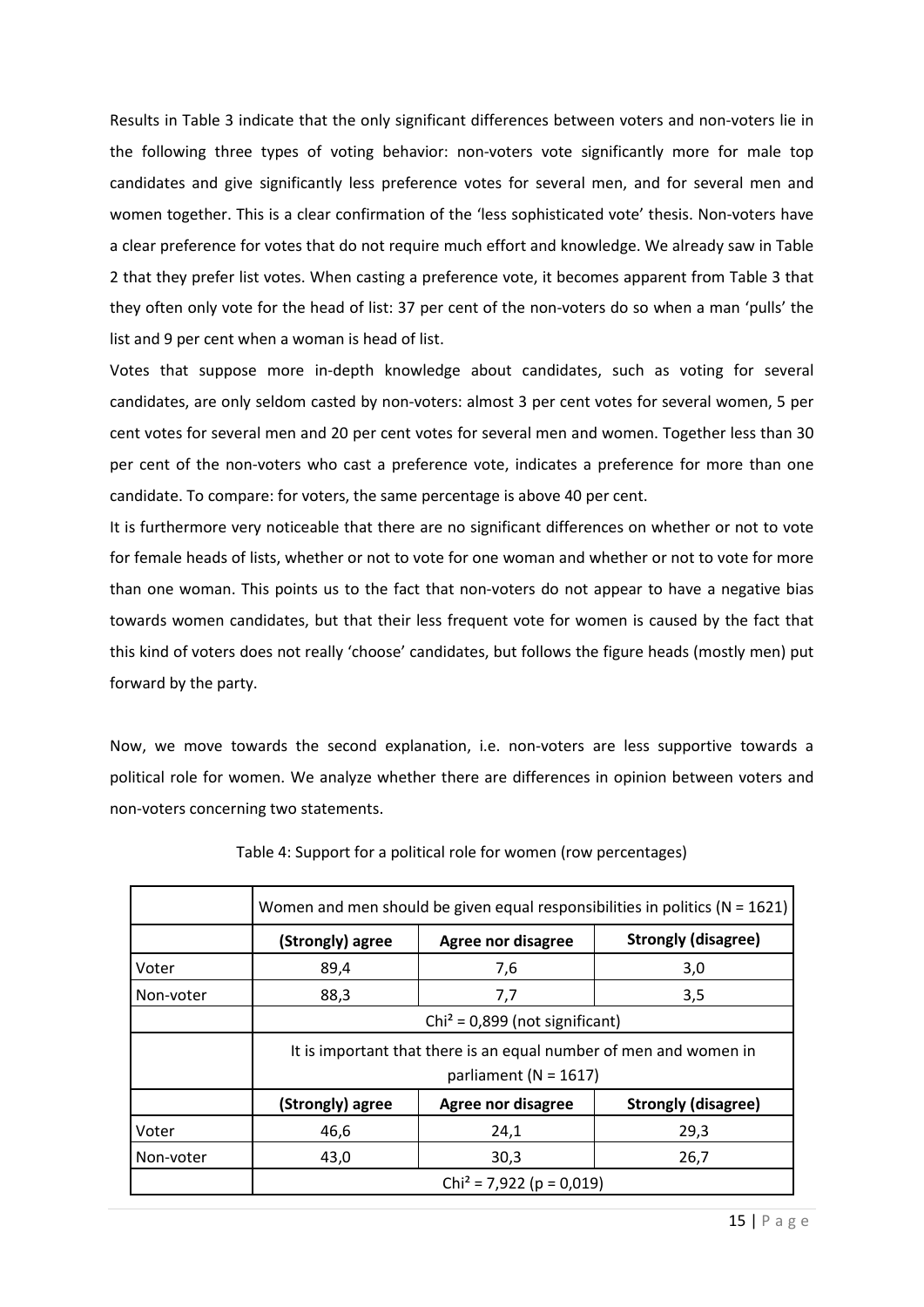The first statement is about giving equal responsibilities to men and women in politics. The results in Table 4 show that there is almost unanimity that political responsibilities should be shared. Differences between voters and non-voters are small and non-significant: 89 per cent of the voters agree with the idea of shared responsibilities, while also 88 per cent of the non-voters does so. The percentage of people that disagree is with 3 per cent equally low for voters and non-voters. In sum, based on the analysis of the first statement, no differences in gender role attitudes between voters and non-voters could be detected.

The second statement refers to an equal descriptive representation for men and women in parliament. The opinions of voters and non-voters do differ significantly here, but the direction of difference is not clear. The percentage of voters that agree with an equal representation in parliament is with 46 per cent higher than the share of non-voters supporting this idea (43 per cent). But also the opponents of descriptive representation are more numerous among voters (29 per cent) than among non-voters (26 per cent).

In conclusion, there are some minor differences in how voters and non-voters perceive women in politics, but these differences are small and not always unequivocal. This allows us to conclude that gender role attitudes could only provide a minor explanation for differences in voting for women between voters and non-voters.

## **Conclusion**

The presence of women in parliaments has been high on the research agenda for several decades. There is a broad consensus in the literature that the list variant of proportional representation is more beneficial for women's representation than majoritarian systems.

Research on the effects of electoral rules has, however, often overlooked other aspects of electoral systems that could have gendered effects. In this paper, we focused on one specific institutional variable that is part of the electoral system: the provision of compulsory voting. By conducting an indepth analysis on Belgium, one of the about 30 countries in the world using compulsory voting, we hoped to gain more insight in the underlying mechanisms of the gender effects of compulsory voting.

While it could be argued that compulsory voting is beneficial for the formal representation of socially disadvantaged groups, including women, its effect on the descriptive representation of women remained underexposed until now. In a cross-country analysis on the macro level, Studlar & McAlister (2002) analyzed female representation for 20 industrialized democracies over a period of half a century (from 1950 to 2000). They found a negative effect from compulsory voting on women's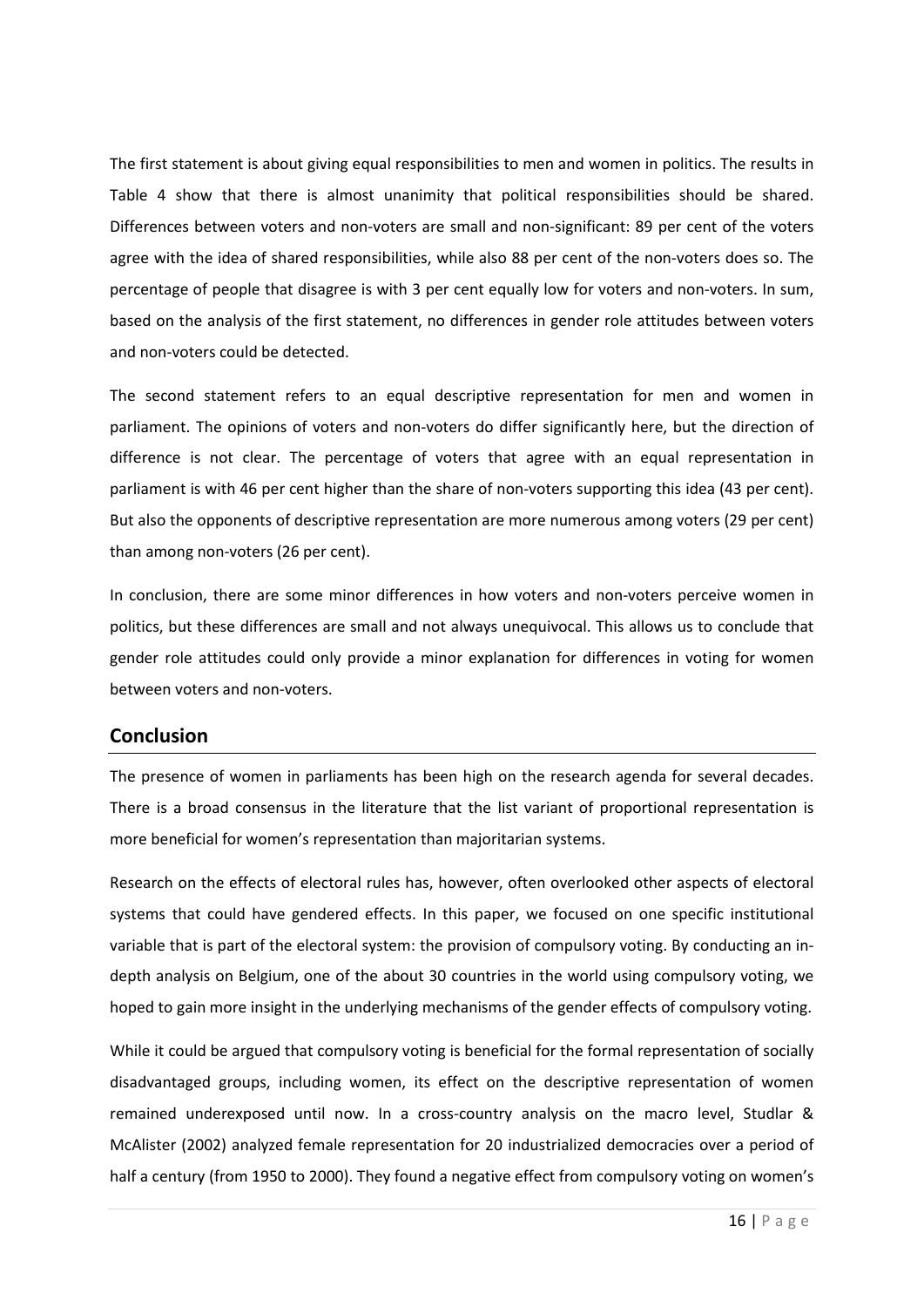descriptive representation, but no theoretical explanations were given. It was our aim to search for these explanations and to consider their actual role in influencing women's descriptive representation. To that end, we developed two theoretical explanations.

One major explanation is that potential non-voters (i.e. those who would no longer vote when compulsory voting is lifted) vote less sophisticated (more list, head of list and incumbency voting), which is a disadvantage for women, because often they are not on top of the ballot and have less political experience. Preferential voting in general, and specifically voting for women (who often take positions lower down the list), can be considered as sophisticated electoral behavior that requires skills and attitudes. Potential non-voters often lack these skills and attitudes.

Secondly, we pointed to differences in voter attitudes about the role of women in political life. Although over time clear progress has been made, not all voters are equally convinced about the extent that women should play a prominent role in politics (Jennings, 2006). We hypothesized that voters with low levels of political interest tend to be less convinced about the political role of women, and research has found out that precisely this kind of voters are also more likely to abstain if compulsory voting is lifted. Therefore, we expect that when voters with low interest in politics are forced to vote (by compulsory voting), they will be less likely to vote for women.

For our empirical analysis, we made use of date of the Partirep Election Study, which is an electoral panel survey held before and after the national elections of 2014 in Belgium. In line with our expectations, we found that non-voters not only cast fewer preference votes, but they also vote less often for women candidates when casting a preference vote.

When it comes to explaining these effects, the only significant differences between voters and potential non-voters are related to the level of sophistication of the vote. Non-voters vote significantly more for top candidates (mostly men) and give significantly less preference votes for candidates lower down the list (this is especially true for voting ballots that combine votes for both men and women). Non-voters seem to have a clear preference for votes that do not require much effort and knowledge. This points us to the fact that non-voters do not appear to have a negative bias towards women candidates, but that their less frequent vote for women is caused by the fact that this kind of voters does not really 'choose' candidates, but follows the figure heads (mostly men) put forward by the party.

For our second explanation, we found no clear evidence. There are some minor differences in how voters and non-voters perceive women in politics, but these differences are small and not always unequivocal. Therefore, we conclude that gender role attitudes do not provide an explanation for differences in voting for women between voters and non-voters.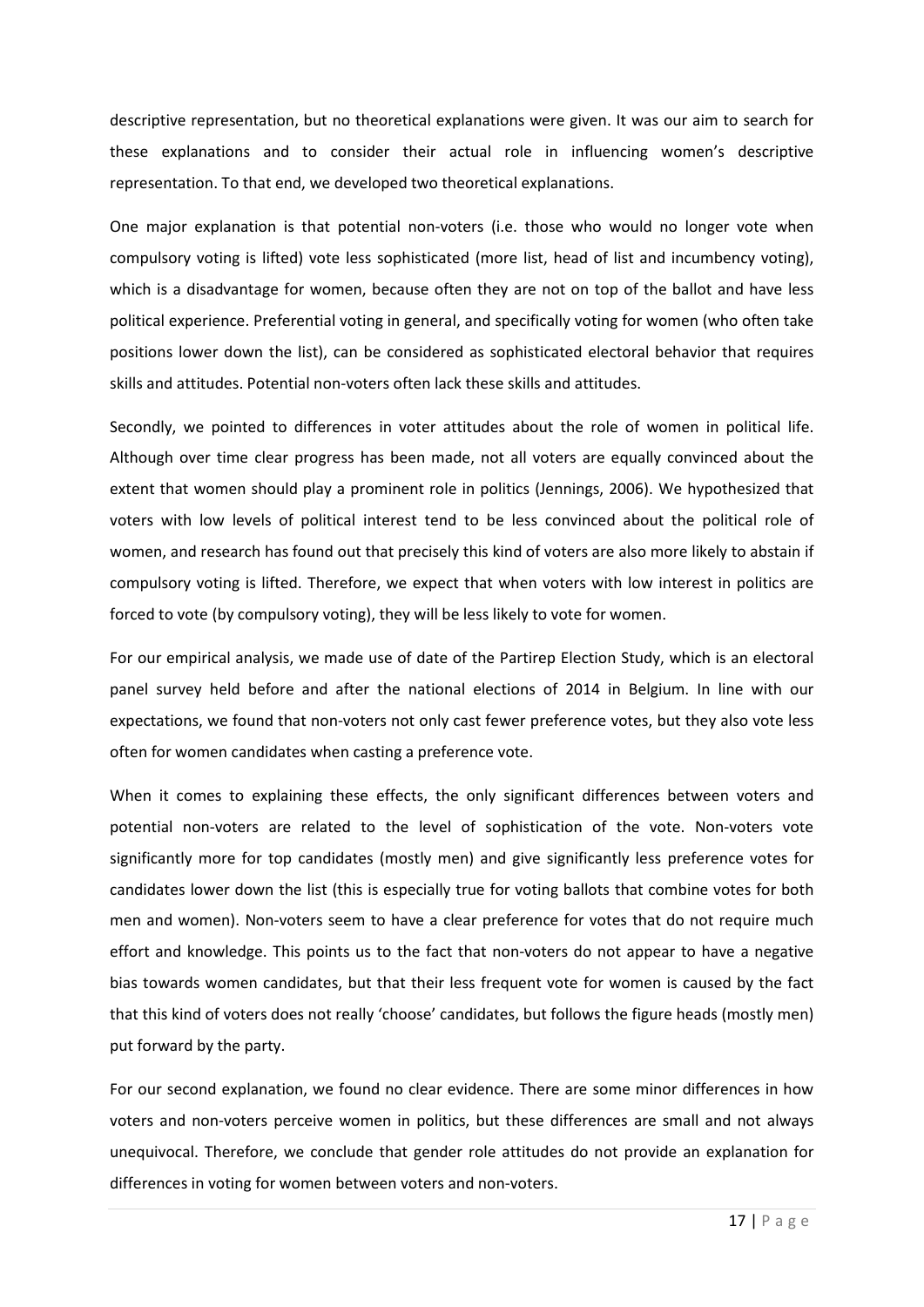Our findings indicate that compulsory voting has a negative effect on the descriptive representation of women. Female politicians would thus gain by abolishing compulsory voting and be able to attract more votes.

But we have to point to the effects that abolishing compulsory voting could have on the formal representation of subordinated groups in society (including women). Some research indicates that women are more likely to abstain if voting was no longer compulsory. Abolishing compulsory voting might as such form a deterioration of the formal representation of women. As important issues to those who would no longer vote, will receive less attention in the policy process, a decrease in women's formal representation would potentially have detrimental effects on their substantive representation.

We end by discussing three implications of our findings and at the same time avenues for future research are developed.

First, there is a clear trade-off between boosting women's descriptive representation by abolishing compulsory voting and keeping women's formal representation on the current level by maintaining compulsory voting. Both dimensions of representation have an effect on substantive representation, which is often considered the most important dimension of representation (e.g. Pitkin, 1967). Formal representation leads to politicians who, out of electoral concerns, take interests of potential voters into account, but the descriptive representation ensures that champions of women's interests are present in parliament.

Policy makers, female politicians and women's interest groups have to consider this trade-off and have to define their position towards abolishing or maintaining compulsory voting. In other words, they have to determine what is most important to them: electoral incentives making the equal consideration of all interests attractive or a higher proportion of female representatives in order to actively promote these interests.

Secondly, we want to highlight that in our study party selectorates come again forward as main culprit for women's underrepresentation. If they would equally nominate men and women at the top of the lists, no gender effects of compulsory voting would appear, as these effects are mainly driven by voters following the choices of the party elite.

When the selection of candidates depends heavily on the views and initiatives of party elites, the onus for change lies with them. Further research is therefore necessary to gain more insights into the factors that prevent women from being selected by those political elites. It would be particular interesting to examine which sex-role stereotypes influence this process.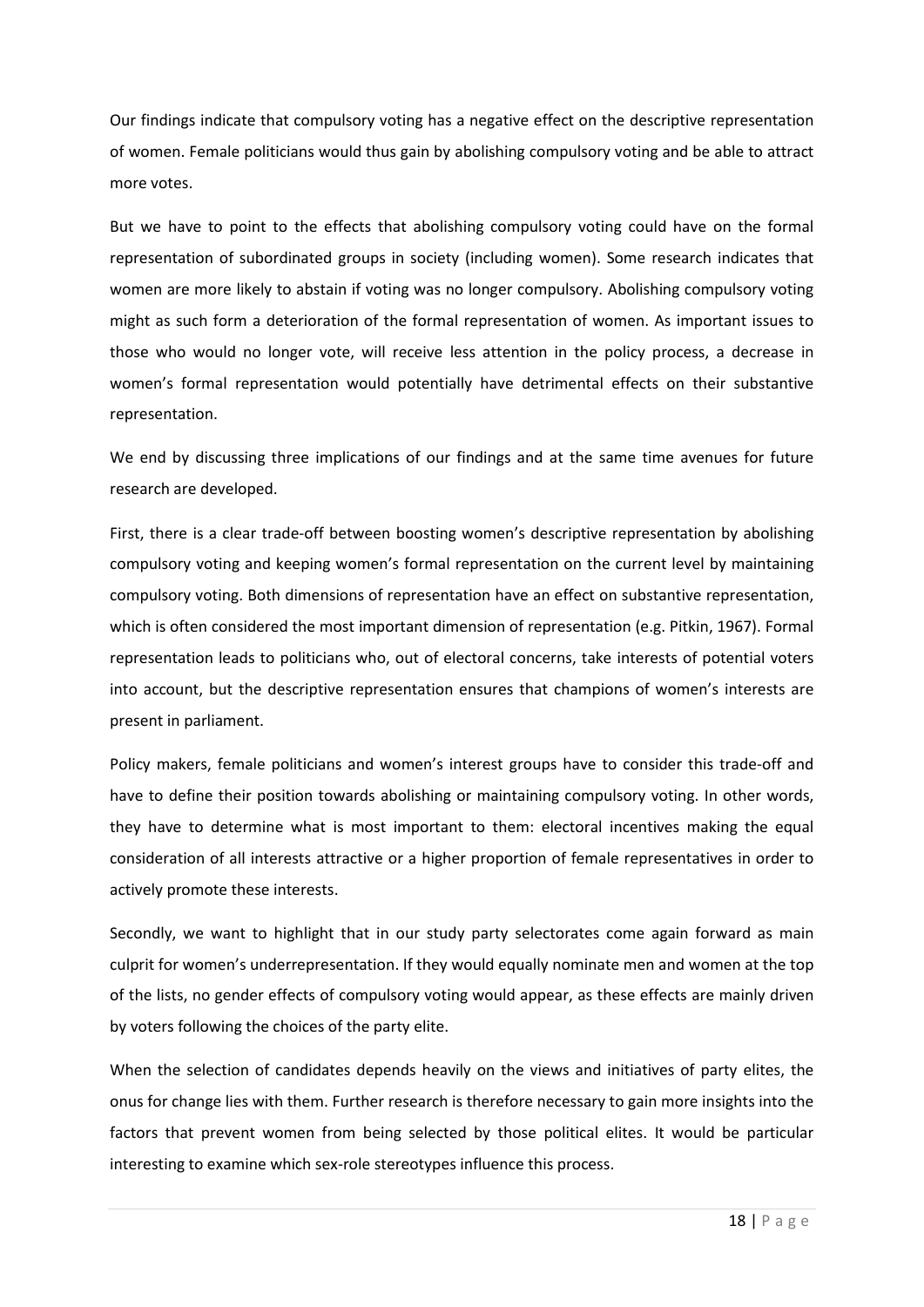Finally, by digging deeper into the relationship between compulsory voting and women's representation and by focusing on the micro level (i.e. voters), we were able to provide a significant contribution to the existing literature on electoral systems and the factors that shape women's representation. The negative effect of compulsory voting on the descriptive representation of women, already demonstrated in the cross-country study of Studlar and McAllister (2002), came again forward from our analysis. We showed that this effect is mainly attributable to voting behavior of potential non-voters that is not very sophisticated, and not to their gender role attitudes. It remains to be seen whether the same applies in other countries, where the share of women in parliament (which positively influences gender role attitudes) is lower than in Belgium. In addition, future research should also investigate whether our findings are typical for systems of compulsory voting, or whether turnout in general is the central variable in this perspective.

#### **Literature**

Ackaert, J. and De Winter, L. (1998). Compulsory Voting in Belgium: A Reply to Hooghe and Pelleriaux. Electoral Studies 17(4): 425-428.

André, A., Wauters, B. & Pilet, J.B. (2012). It's not only about lists: explaining preference voting in Belgium. Journal of Elections, Public Opinions and Parties, 1-21.

Black, Jerome H. and Lynda Erickson. (2003). Women candidates and voter bias: Do women politicians need to be better? Electoral Studies 22(1): 81-100.

Bittner, A., Terry, J., and Piercey, S. (2010). "Who cares? Canadian attitudes about women in politics", Paper presented at the Canadian Political Science Annual Meetings, Concordia University, June 1-3 2010.

Boundless. (2015). The power of incumbency. Consulted 9th November, 2015: https://www.boundless.com/political-science/textbooks/boundless-political-sciencetextbook/congress-11/congressional-elections-81/the-power-of-incumbency-446-1638/.

Brians, Craig Leonard. (2005). Women for women? Gender and party bias in voting for female candidates. American Politics Research 33(3): 357-375.

Brooks, C., and Bolzendahl, C. (2004). The transformation of US gender role attitudes: cohort replacement, social-structural change, and ideological learning. Social Science Research 33: 106-133.

Campbell, R. (2006). Gender and the vote in Britain. Beyond the gender gap? Colchester: ECPR Press.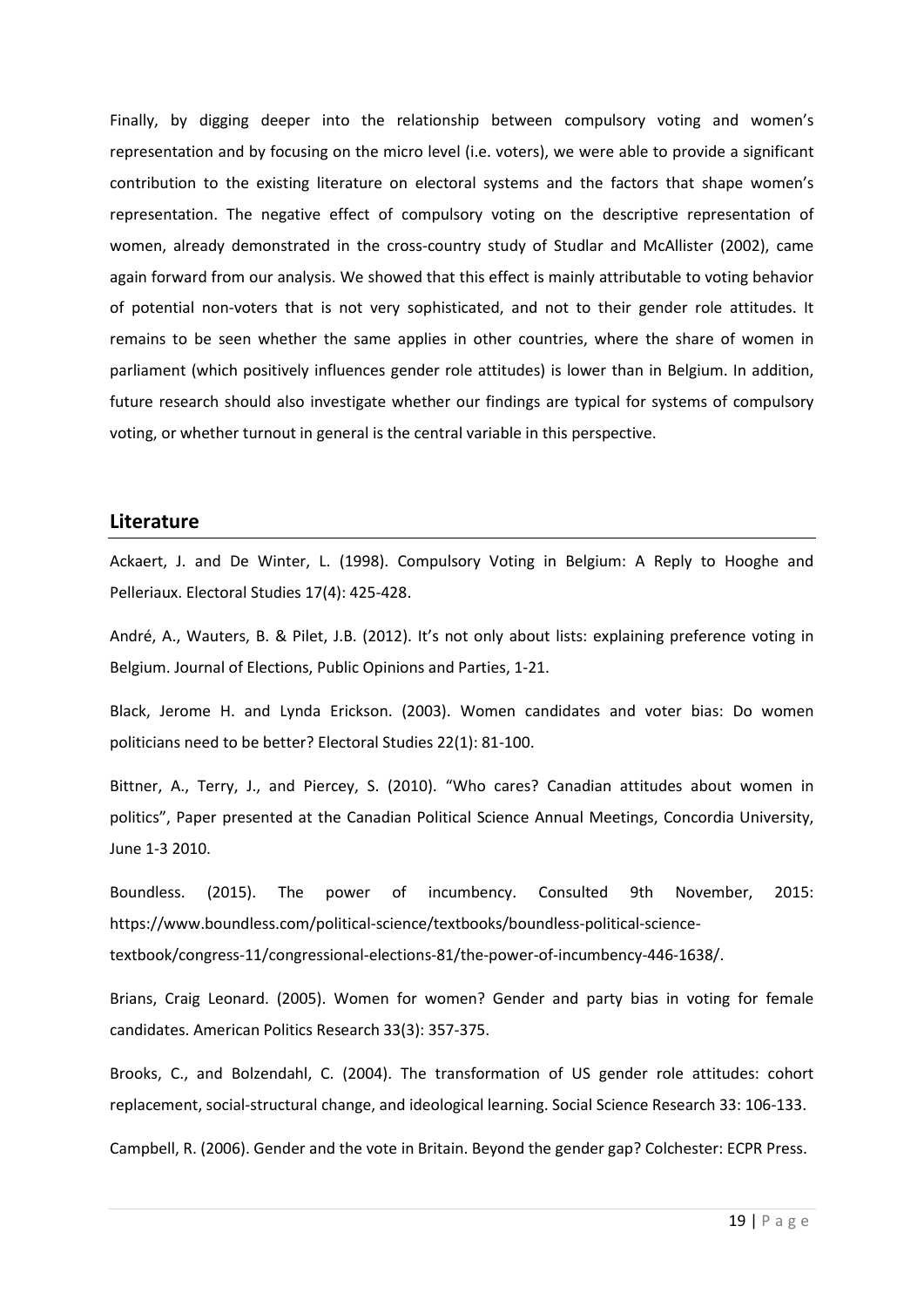Castles, Francis. (1981). Female legislative representation and the electoral system. Politics 1(2): 21- 27.

Caul, Miki. (1999). Women's representation in parliament: The role of political parties. Party Politics 5(1): 79-98.

Dahlerup, D. (2007). Will Gender Balance in Politics Come by Itself? In Barbara Kellerman & Deborah L. Rhode (eds.) Women & Leadership: The State of Play and Strategies for Change. Wiley: Boston.

Dandoy, R., Reuchamps, M., & Baudewyns, P. (2015). The 2014 federal and European elections in Belgium. Electoral Studies 39: 164-168

Darcy, Robert, Susan Welch and Janet Clark. (1987). Women, Elections, and Representation. New York: Longman Press.

Duverger, Maurice. (1955). The political role of women. Paris: UNESCO.

Erzeel, S., & Caluwaerts, D. (2015). Is It Gender, Ideology or Resources? Individual-Level Determinants of Preferential Voting for Male or Female Candidates. Journal of Elections, Public Opinion and Parties, 25(3), 265-283.

Geys, B. & Heyndels, B. (2003). Influence of Cognitive Sophistication on Ballot Layout Effects. Acta Politica 38(4): 295-311.

Gratschew, M. (2004). Compulsory Voting in Western Europe. In IDEA (Ed.), Voter Turnout in Western Europe since 1945 (pp. 25-31). Stockholm: International IDEA.

Goodyear-Grant, E. and Croskill, J. (2011). Gender affinity effects in vote choice in Westminster systems: assessing "flexible" voters in Canada. Politics & Gender 7: 223-250.

Hooghe, M. & Pelleriaux, K. (1998). Compulsory voting in Belgium: an application of the Lijphart thesis. Electoral Studies 17(4): 419-424.

Hooghe, M., Quintelier, E., & Marien, S. (2011). The Effect of Compulsory Voting on Turnout Stratification: A Cross-National Analysis. International Political Science Review 32.

IDEA. (2015). Compulsory voting. Consulted 5th November, 2015: http://www.idea.int/vt/compulsory\_voting.cfm.

Inter-Parliamentary Union. (2014). Women in politics: World classification. Situation as of 1 January 2014. Consulted 5th November, 2015: http://www.ipu.org/pdf/publications/wmnmap14\_en.pdf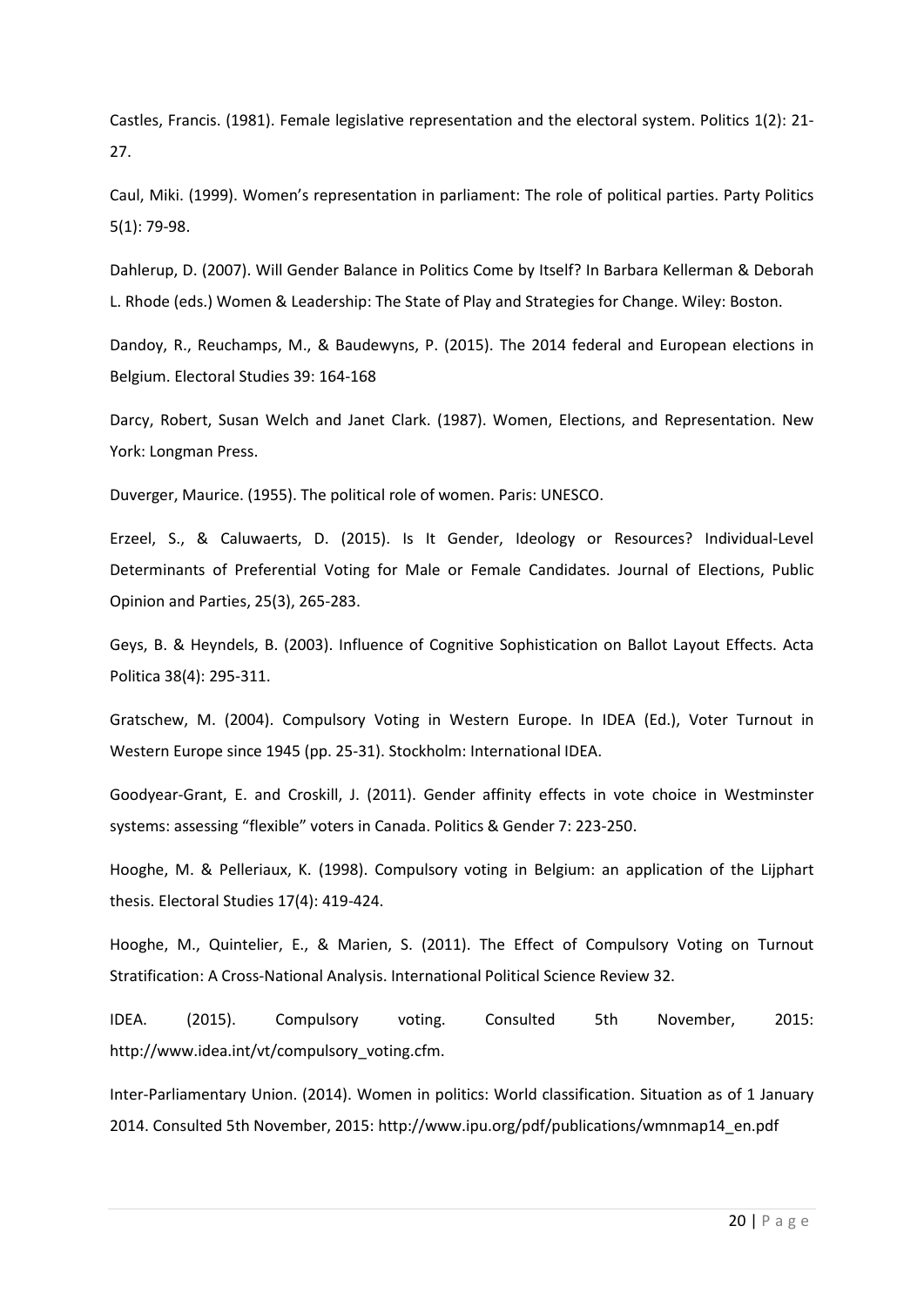Jennings, M.K. (2006). The gender gap in attitudes and beliefs about the place of women in American political life: a longitudinal, cross-generational analysis. Politics & Gender 2: 193-219.

Kahn, K.F. (1994). The distorted mirror, press coverage of women candidates for statewide office. The Journal of Politics 56(1): 154-173.

Kittelson, M. (2005). Rising political inequality in established democracies: mobilization, socioeconomic status and voter turnout, 1960s to 2000. Paper presented at the 2005 Annual Meeting of the American Political Science Association, Chicago, 1-4 September.

Krook, M.L. (2009) Quotas for Women in Politics: Gender and Candidate Selection Reform Worldwide. New York: Oxford University Press.

Krook, M.L. & Schwindt-Bayer, L. (2013). Electoral Institutions. In Georgina Waylen, Karen Celis, Johanna Kantola, S. Laurel Weldon (eds.) Oxford Handbook of Gender and Politics. New York: Oxford University Press: 554-578.

Lijphart, A. (1997). Unequal Participation. Democracy's Unresolved Dilemma. American Political Science Review 91: 1-14.

Lutz, G. (2010). First come, first served: the effect of ballot position on electoral success in open ballot PR elections. Representation 46(2): 167-181.

Maddens, B., Wauters, B., Noppe, J. & Fiers, S. (2006). Effects of Campaign Spending in an Open List PR-System. The 2003 legislative elections in Flanders/Belgium. West European Politics 29(1); 161- 168.

Mariën, S., Wauters, B., & Schouteden, A. (forthcoming). Voting for Women in Belgium's Flexible List System. Politics & Gender

Marsh, M. (1985). The voters decide? Preferential voting in European list systems. European Journal of Political Research, 13(4): 365-378.

Martin, P. (2003). Voting's Reward: Voter Turnout, Attentive Publics, and Congressional Allocation of Federal Money. American Journal of Political Science 47(1): 110-127.

Matland, R.E., (1993). Institutional variables affecting female representation in national legislatures: the case of Norway. The Journal of Politics. 55(August), 737-755.

Matland, R. (2005). Explaining Women's Representation: The Role of Legislative Recruitment & Electoral Systems. Paper presented at the UN Congress on Equal Participation, 24-27 October.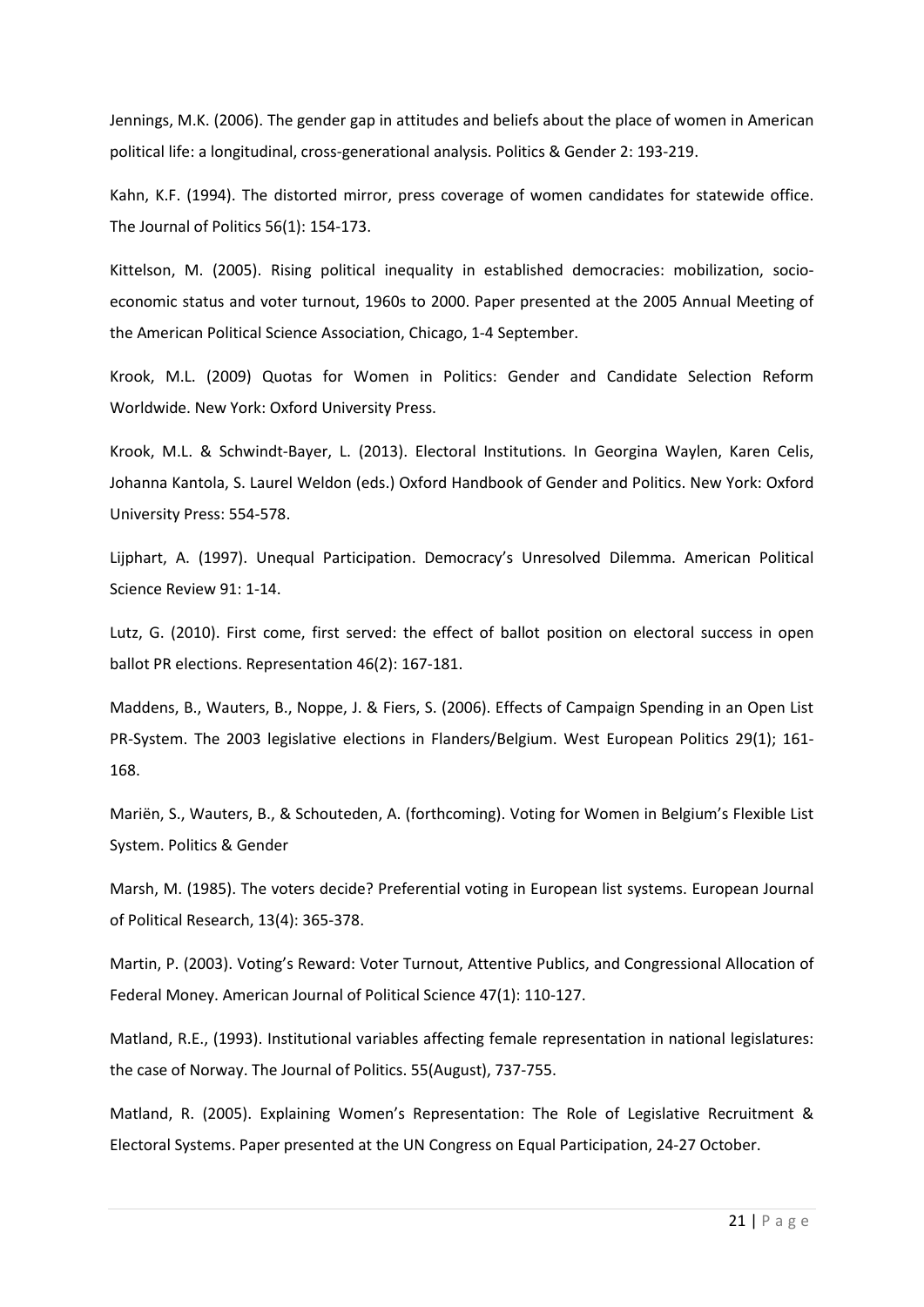McElroy, G. and Marsh, M. (2010) Candidate Gender and Voter Choice: Analysis from a Multi-Member Preferential Voting System, Political Research Quarterly 63(4): 822-833

Murray, Rainbow. (2008). The power of sex and incumbency: a longitudinal study of electoral performance in France. Party Politics 14(5): 539-554.

Norris, P., Vallance, E. and Lovenduski, J. (1992). 'Do Candidates Make a Difference? Gender, Race, Ideology and Incumbency', Parliamentary Affairs, 45(4): 496-517.

Pilet, J-B., André, A., Dassonneville, R., Depauw, S., Hooghe, M., Jacobs, D., Kelbel, C., Marien, S., Schouteden, A., van Aelst, P. & Wauters, B. (2013) "Voting for candidate(s). The use of mock ballots in the study of preferential voting. First lessons on the Belgian local elections of 2012", Paper presented at the 3rd Annual General Conference of the European Political Science Association (EPSA), Barcelona (Spain), 20-22 June 2013, 28 p.

Pitkin, H.F. (1967). The Concept of Representation. Berkeley: University of California Press.

Puplick, C. and McGuiness, P. (1998). The Pros and Cons of Compulsory Voting. Elections Today 7:3.

Randall, V. (1982). Women and politics. London: Macmillan.

Rasmussen, J. (1983). The electoral costs of being a women in the 1979 British General Election. Comparative Politics 18: 460-475.

Rehfeld, A. (2006). Towards a general theory of political representation. The Journal of Politics 68(1): 1-21.

Reuchamps, M.; Caluwaerts, D.; De Winter, L.; Jacquet, V. & Meulewaeter, C. (2015). Stemplicht en abstenteïsme in een multilevel perspectief. In Kris Deschouwer, Pascal Delwit, Marc Hooghe, Pierre Baudewyns and Stefaan Walgrave De kiezer ontcijferd: over stemgedrag en stemmotivaties. Tielt: Lannoo Campus.

Rule, W. (1987). "Electoral systems, contextual factors and women's opportunity for election to parliament in twenty-three democracies." Western Political Quarterly 40(3): 477-498.

Rule, W. (1994). Women's Underrepresentation and Electoral Systems. Political Science and Politics 27(4) 689-692.

Schmidt, G.D. (2008). The election of women in list PR systems: testing the conventional wisdom. Electoral Studies 28: 190-203.